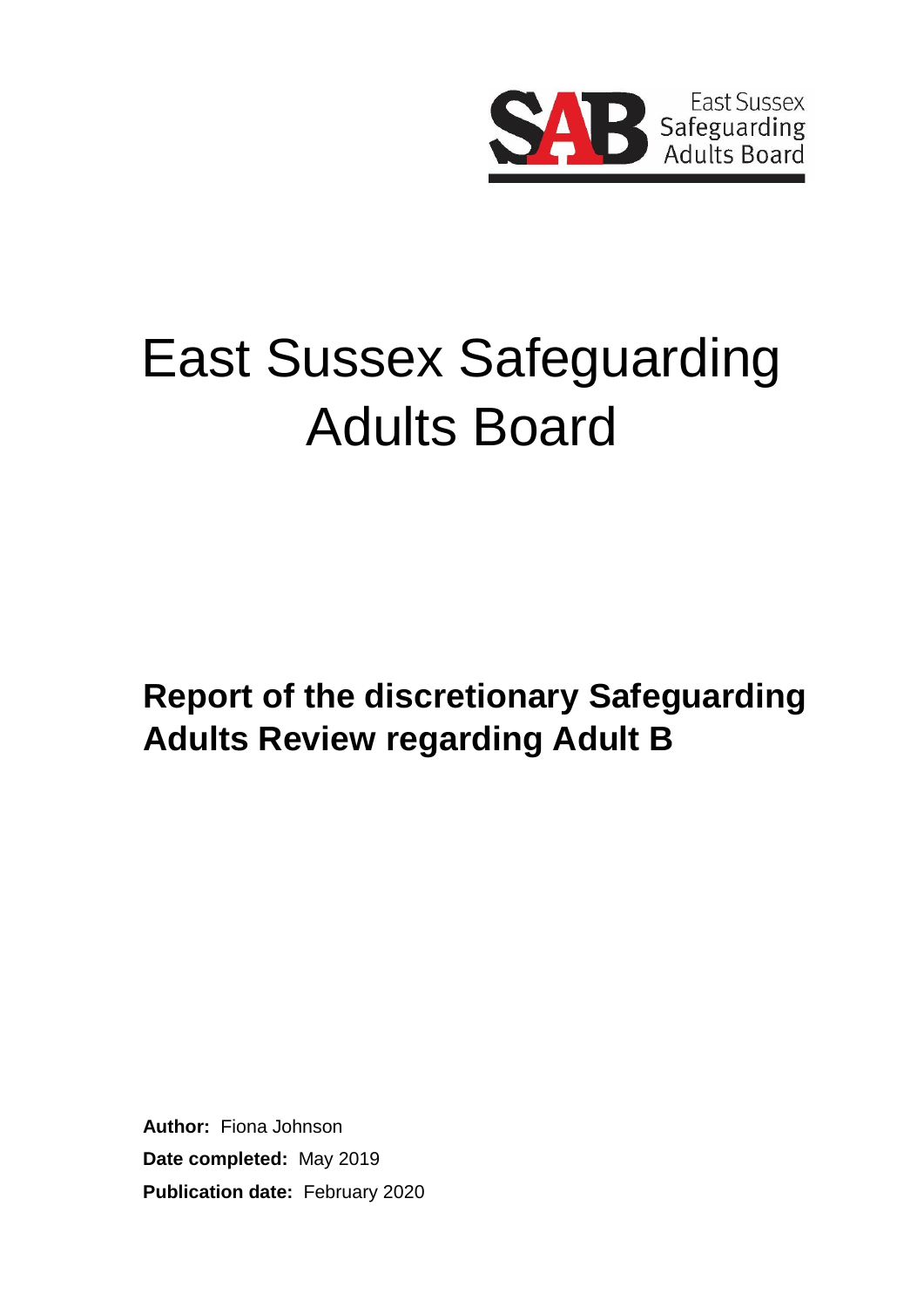# **Contents**

| 1. |                                                                  |                                                                         |  |
|----|------------------------------------------------------------------|-------------------------------------------------------------------------|--|
|    | 1.1                                                              |                                                                         |  |
|    | 1.2                                                              |                                                                         |  |
|    | 1.3                                                              |                                                                         |  |
|    | 1.4                                                              |                                                                         |  |
|    | 1.5                                                              |                                                                         |  |
| 2. |                                                                  |                                                                         |  |
|    | 2.1                                                              |                                                                         |  |
|    | 2.2                                                              |                                                                         |  |
|    | 2.3                                                              |                                                                         |  |
|    | 2.4                                                              |                                                                         |  |
|    | 2.5                                                              |                                                                         |  |
|    | 2.6                                                              |                                                                         |  |
|    | 2.7                                                              |                                                                         |  |
|    | 2.8                                                              |                                                                         |  |
| 3. |                                                                  | Analysis – Appraisal of practice against pre-set questions with factors |  |
| 4. | Lessons learned from the SAR – how this specific case highlights |                                                                         |  |
| 5. |                                                                  |                                                                         |  |
| 6. |                                                                  |                                                                         |  |
|    |                                                                  |                                                                         |  |
|    |                                                                  |                                                                         |  |
|    |                                                                  |                                                                         |  |
|    |                                                                  |                                                                         |  |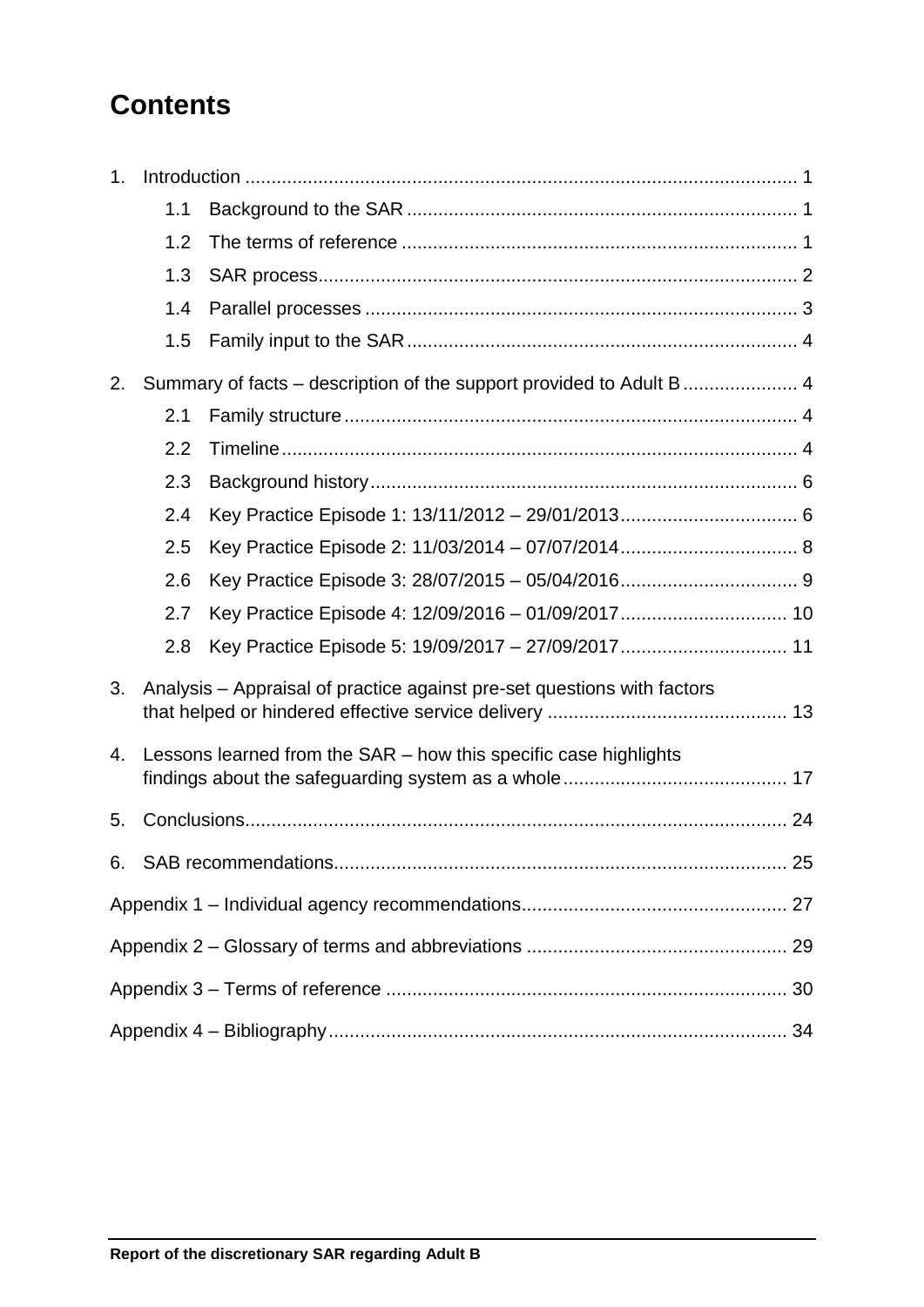## <span id="page-2-0"></span>**1. Introduction**

#### <span id="page-2-1"></span>**1.1 Background to the SAR**

- 1.1.1 This Safeguarding Adults Review (SAR) concerns the death of a 94-year-old woman who died in hospital from natural causes but who had experienced a range of unexplained injuries in the period before her death. A SAR should always be considered if:
	- an adult has died (including death by suicide), and abuse or neglect is known or suspected to be a factor in their death; or
	- an adult has experienced serious abuse or neglect which has resulted in permanent harm, reduced capacity or quality of life (whether because of physical or psychological effects), or the individual would have been likely to have died but for an intervention; and
	- there is concern that partner agencies could have worked more effectively to protect the adult.

Safeguarding Adults Boards (SABs) may also arrange for a SAR in any other situation which involves an adult, in its area, with needs for care and support<sup>1</sup>.

1.1.2 A SAR referral was made on 19<sup>th</sup> January 2018 by a practitioner in Adult Social Care & Health (ASCH), following a safeguarding enquiry that had been undertaken (referred to in episode 5). The East Sussex SAR Subgroup considered this referral on 26<sup>th</sup> January 2018 and 23<sup>rd</sup> February 2018 and found that the statutory requirement to undertake a SAR was not met as Adult B had died from natural causes. However, the subgroup recommended that a SAR should be carried out on a discretionary basis as is included in the provisions outlined above, to enable learning to be taken forward as there were concerns regarding the nature and extent of injuries sustained by Adult B prior to her death. The Independent Chair of the East Sussex SAB endorsed this decision on 27<sup>th</sup> February 2018, and a SAR panel was appointed.

#### <span id="page-2-2"></span>**1.2 The terms of reference**

- 1.2.1 The specific terms of reference are attached as Appendix 2 but all agencies were asked to report on their work under the following headings:
	- How effectively issues of Adult B's mental capacity and consent were addressed, including the extent to which factors such as coercion and control were considered.

<sup>1</sup> Sections 44(1) – (3), Care Act 201[4 http://www.legislation.gov.uk/ukpga/2014/23/section/44/enacted](http://www.legislation.gov.uk/ukpga/2014/23/section/44/enacted)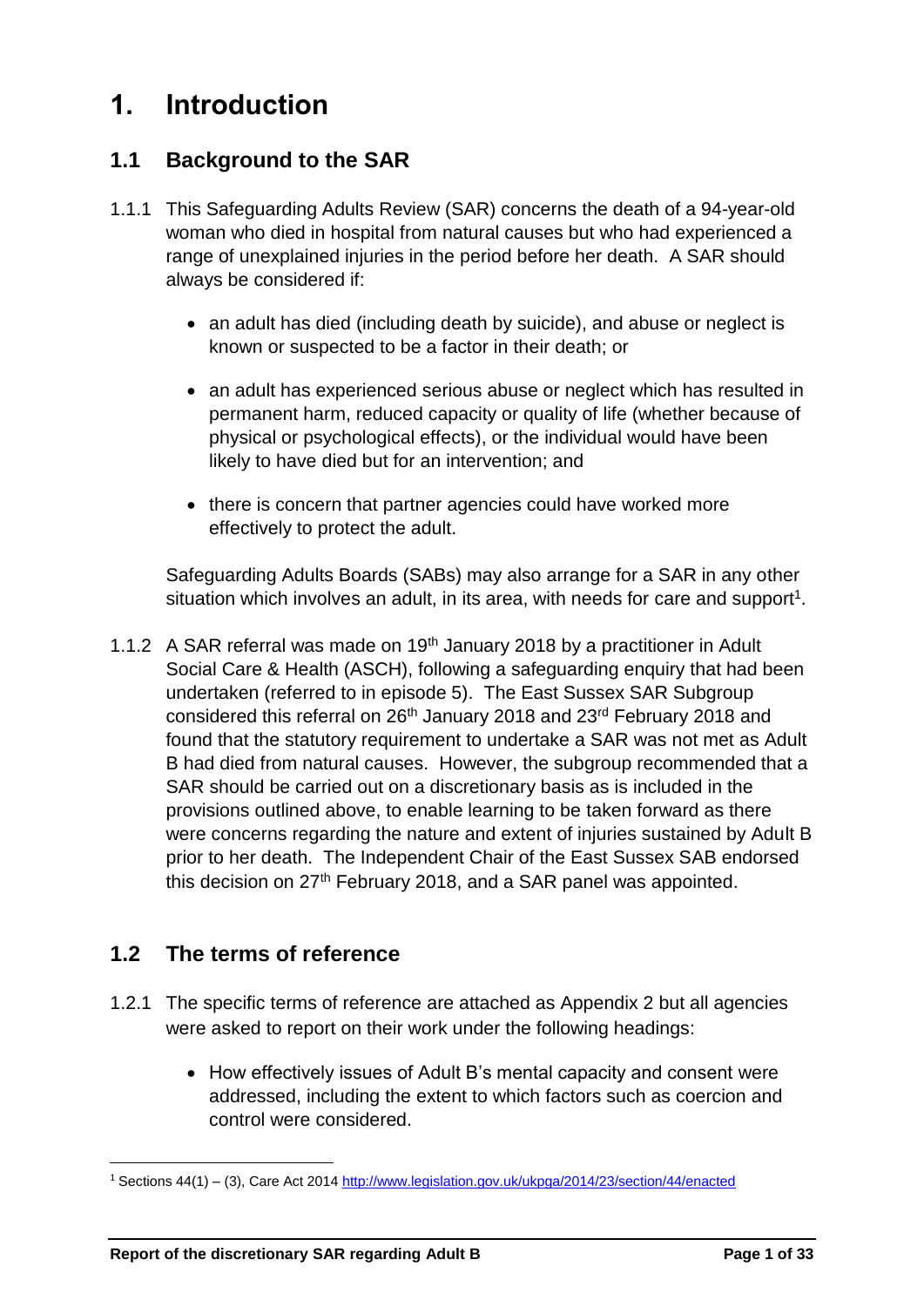- Whether the historical concerns were sufficiently considered when agencies responded to individual incidents – particularly in 2017.
- Whether practitioners involved initially at the time of the 2017 injuries were sufficiently curious in their investigations of the injuries.
- Whether assessments undertaken understood family dynamics and whether there was consideration of disguised compliance by the wider family in these assessments.
- 1.2.2 The time frame of the SAR was from November 2012 to 27<sup>th</sup> September 2017, the date of Adult B's death. Agencies were also asked to report on any significant information prior to 2012.
- 1.2.3 The subjects of the SAR were Adult B (date of death: 27/09/2017) and immediate family members, particularly the son and his wife, and granddaughters (GD1 and GD2).

#### <span id="page-3-0"></span>**1.3 SAR process**

- 1.3.1 The SAR was conducted using a systems methodology that:
	- recognises the complex circumstances in which practitioners work together to safeguard adults;
	- seeks to understand precisely who did what and the underlying reasons that led individuals and organisations to act as they did;
	- seeks to understand practice from the viewpoint of the individuals and organisations involved at the time rather than using hindsight;
	- is transparent about the way data is collected and analysed; and
	- makes use of relevant research and case evidence to inform the findings.

The report has three main sections:

- a) 'Summary of facts' is a description of the services provided to Adult B that explains how agencies worked together to support her.
- b) 'Analysis' is an appraisal of the practice with, where possible, an explanation of factors that helped or hindered effective service delivery.
- c) 'Lessons learned' are the ways in which this specific case highlights findings about the safeguarding system as a whole.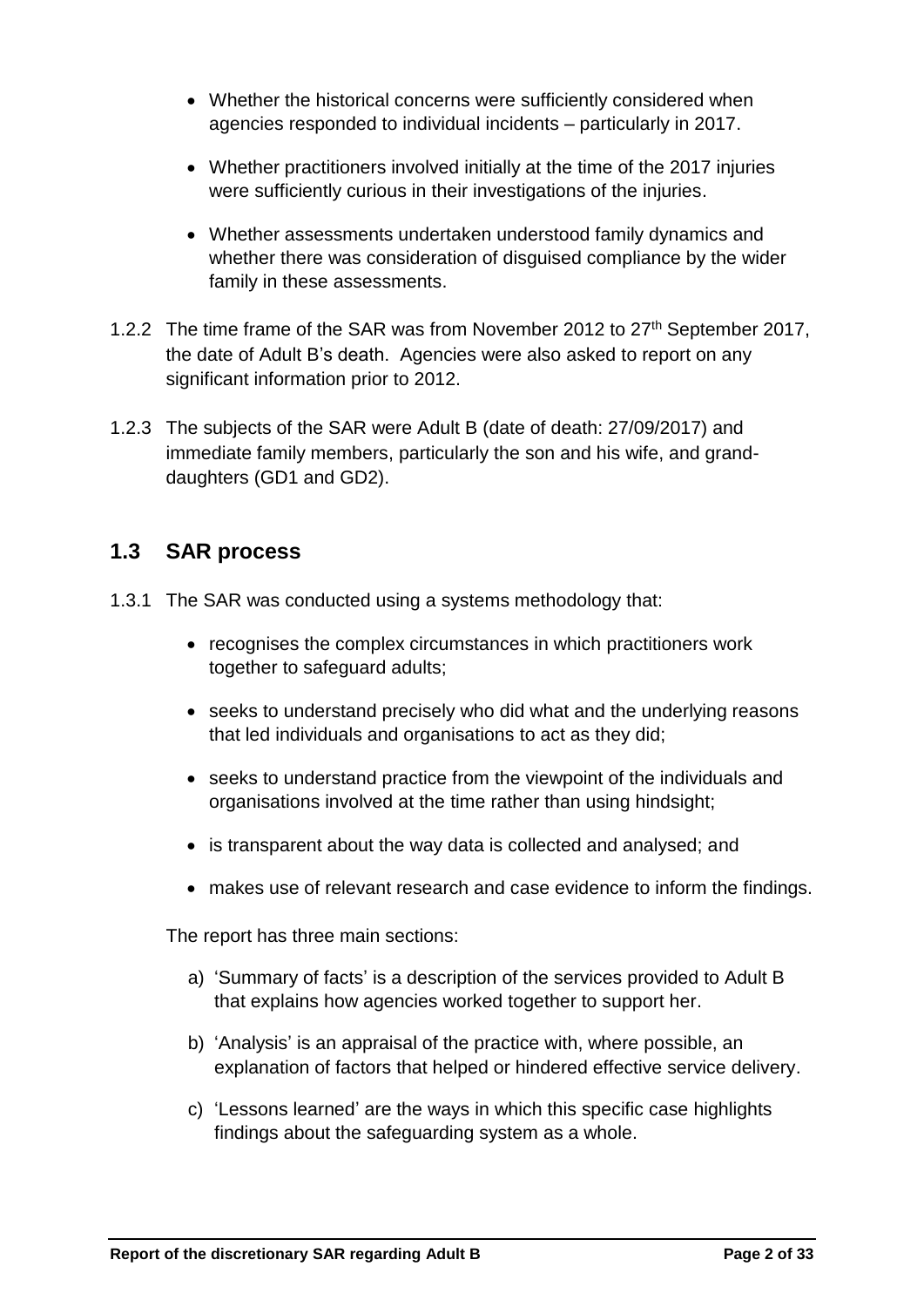This is then followed by conclusions and recommendations that are linked to the terms of reference.

- 1.3.2 Individual agency reports were received from the following sources:
	- East Sussex Adult Social Care & Health (ASCH)
	- Home care agency 1 (HC1)
	- Home care agency 2 (HC2)
	- Sussex Police
	- Clinical Commissioning Group East Sussex: primary care practice within Eastbourne Hailsham Seaford CCG
	- East Sussex Healthcare NHS Trust (ESHT)
	- South East Coast Ambulance Service NHS Foundation Trust was identified as having been involved during the SAR and provided information albeit not a full report
- 1.3.3 A key part of the methodology is the contact with frontline practitioners who have been involved with the family. There was a learning event where frontline practitioners and their managers examined inter-agency working and identified strengths and weaknesses in the safeguarding system.
- 1.3.4 The Lead Reviewer was Fiona Johnson, an independent social work consultant who was Head of Children's Safeguards & Quality Assurance in East Sussex County Council between 2004 and 2010. Fiona qualified as a social worker in 1982 and has been a senior manager in Children's and Adults services since 1997, contributing to the development of strategy and operational services with a focus on safeguarding. She is independent of the East Sussex SAB and its partner agencies, although she does work for the East Sussex Local Safeguarding Children Board as the Independent Chair of their Child Death Overview Panel.

#### <span id="page-4-0"></span>**1.4 Parallel processes**

1.4.1 There were no parallel processes as the police criminal investigation and the coronial process were completed prior to the start of the discretionary SAR. The Lead Reviewer was given a copy of the post mortem report provided to the coroner.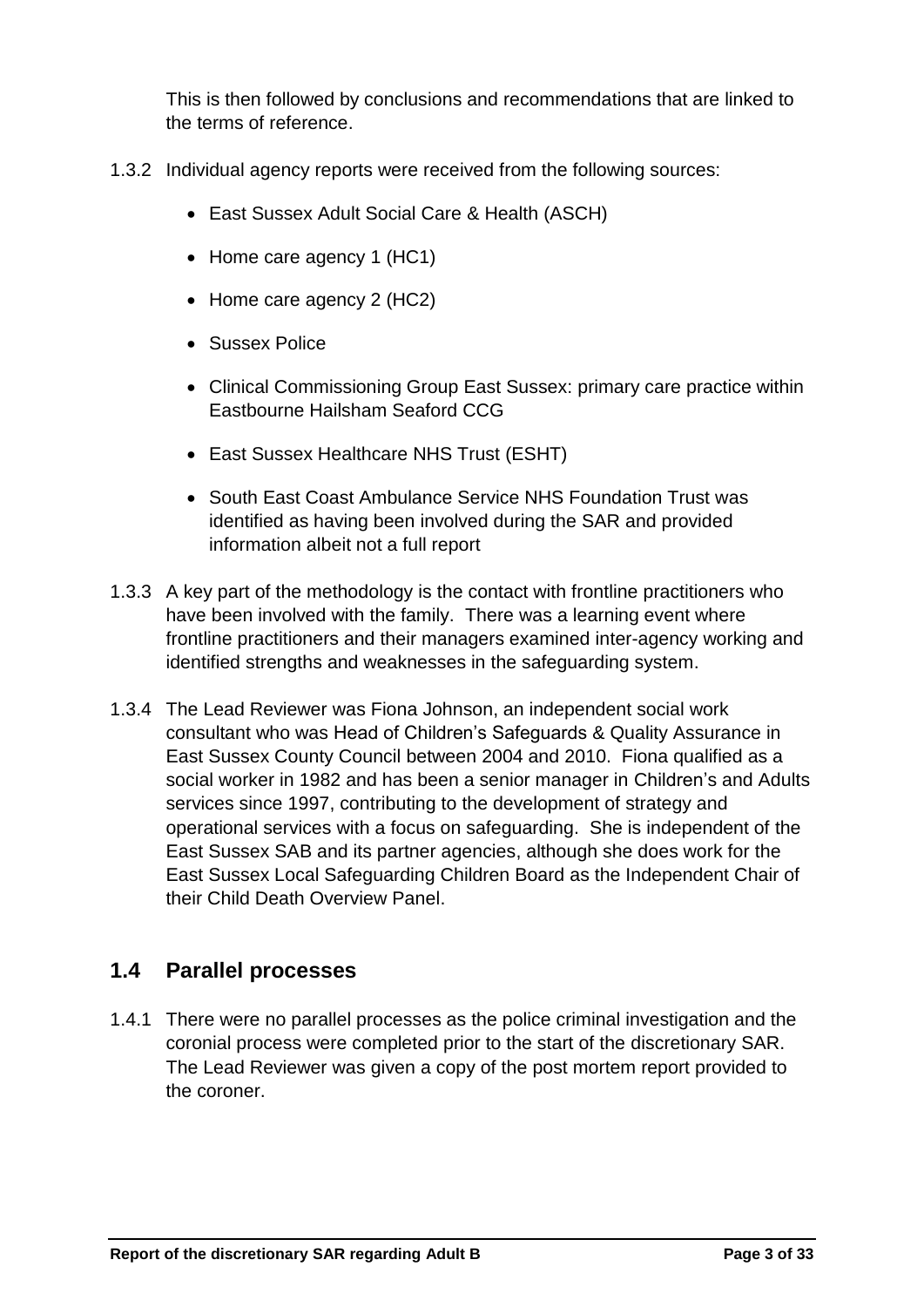### <span id="page-5-0"></span>**1.5 Family input to the SAR**

1.5.1 Adult B's son was advised about the discretionary SAR and was offered the opportunity of contributing to the review. He declined to participate in the SAR or to meet with the Lead Reviewer.

# <span id="page-5-1"></span>**2. Summary of facts – description of the support provided to Adult B**

#### <span id="page-5-2"></span>**2.1 Family structure**

| <b>Adult B</b>  | Subject of the SAR                                                      |
|-----------------|-------------------------------------------------------------------------|
| Son             | Adult B's son who cared for her in his home from 2014                   |
| Daughter-in-law | Adult B's son's wife                                                    |
| GD <sub>1</sub> | Adult B's grand-daughter who cared for her in Adult B's home in<br>2012 |
| GD <sub>2</sub> | Adult B's grand-daughter who lives independently                        |

#### <span id="page-5-3"></span>**2.2 Timeline**

| <b>Date</b>                   | <b>Event</b>                                                                                                                                    |  |
|-------------------------------|-------------------------------------------------------------------------------------------------------------------------------------------------|--|
| KPE 1 13/11/2012 - 29/01/2013 |                                                                                                                                                 |  |
| 02/10/2012                    | Home care agency 1 (HC1) carer noticed bruising on Adult B's left<br>shoulder and a small cut surrounded by bruising on her forehead.           |  |
| 13/11/2012                    | A safeguarding alert (terminology of the time) was raised by HC1<br>agency.                                                                     |  |
| 14/11/2012                    | Initial strategy discussion, no input by police or GP.                                                                                          |  |
| 20/11/2012                    | A visit was made by an Adult Social Care & Health (ASCH) worker to<br>Adult B and her son was present.                                          |  |
| 10/12/2012                    | A financial assessment was completed by a Finance Visiting Officer.                                                                             |  |
| 11/12/2012                    | HC1 carer notes blood on hair – Adult B alleges GD1 hits her with hair<br>brush – information passed to ASCH.                                   |  |
| 13/12/2012                    | Son says they did not require ASCH support.                                                                                                     |  |
| 17/12/2012                    | Following supervision, ASCH contacts GP, district nurse and mental<br>health services; no response from GP, no concerns from other<br>agencies. |  |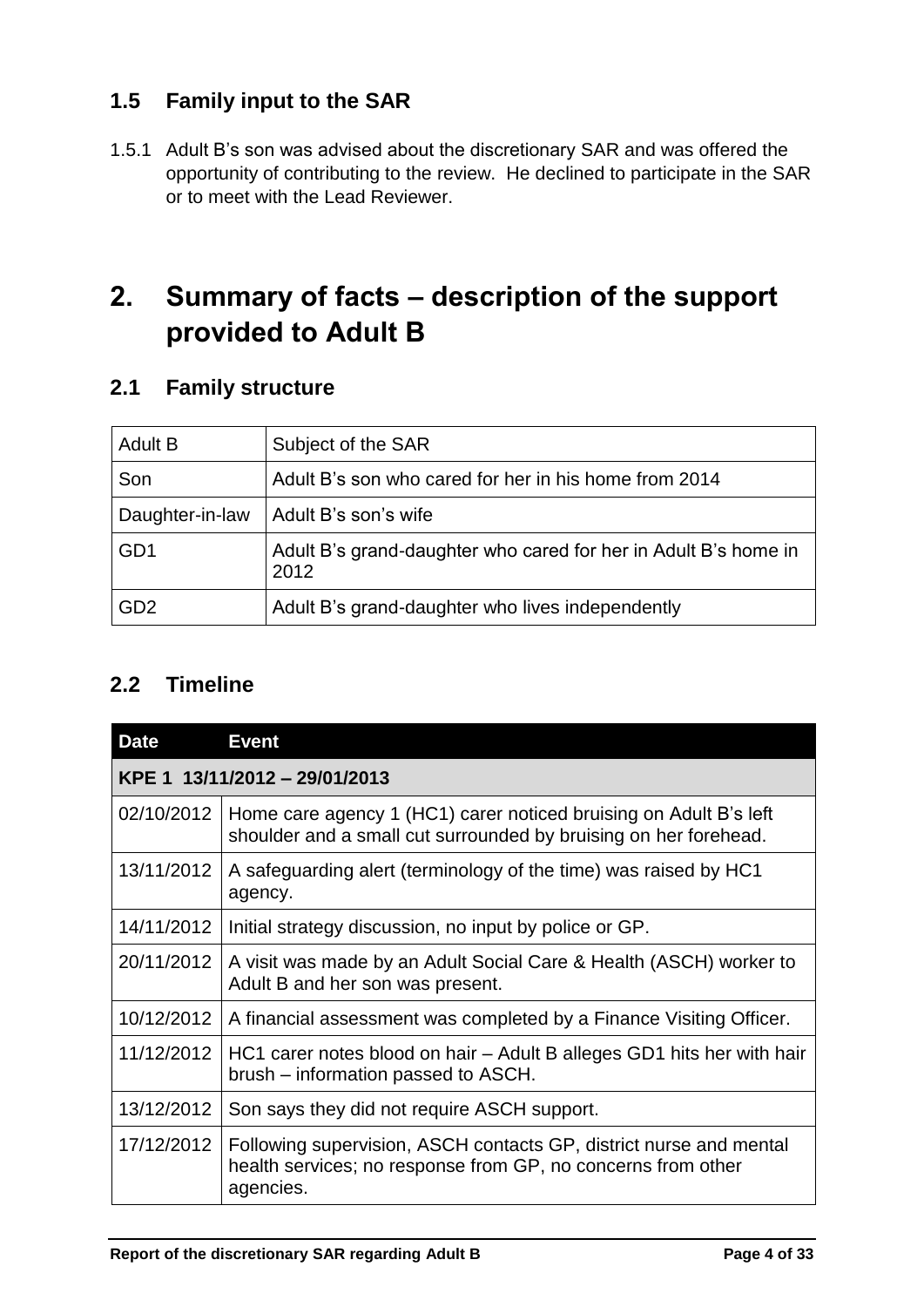| 07/01/2013                    | Further allegation by Adult B to HC1 carer - information passed to<br>ASCH.                                                                                                                 |  |  |  |
|-------------------------------|---------------------------------------------------------------------------------------------------------------------------------------------------------------------------------------------|--|--|--|
| 15/01/2013                    | Joint visit by ASCH worker with HC1 carer.                                                                                                                                                  |  |  |  |
| 29/01/2013                    | Case closed by ASCH – no information passed to HC1.                                                                                                                                         |  |  |  |
|                               | KPE 2 11/03/2014 - 07/07/2014                                                                                                                                                               |  |  |  |
| 11/03/2014                    | Following annual review, HC1 refers again to ASCH with concerns<br>about neglect.                                                                                                           |  |  |  |
| 19/03/2014                    | Police are involved with ASCH and do joint visit at the home of GD2 –<br>Adult B states no current concerns, so police decide no action.                                                    |  |  |  |
| 26/03/2014                    | Safeguarding strategy meeting, ASCH and HC1 involved – police sent<br>apologies, unsuccessful attempt to contact community nursing, GP not<br>invited, minutes only sent to police and HC1. |  |  |  |
| 16/04/2014                    | ASCH visit again, and Adult B reports she is moving in with her son.                                                                                                                        |  |  |  |
| 29/04/2014                    | District nursing start monthly visits to check blood pressure and<br>change catheter (8 weekly).                                                                                            |  |  |  |
| 23/05/2014                    | Safeguarding conference held, ASCH and HC1 attend, apologies<br>received from police, CQC and community nursing – GP not invited,<br>no minutes circulated.                                 |  |  |  |
| 07/07/2014                    | Case closed to ASCH following visit on 02/07/2014 to Adult B and<br>son.                                                                                                                    |  |  |  |
|                               | KPE 3 28/07/2015 - 05/04/2016                                                                                                                                                               |  |  |  |
| 28/07/2015                    | HC1 refers Adult B to community nurse / GP because of concerns<br>about soreness under her breasts, discussion about possible neglect.                                                      |  |  |  |
|                               | 29/07/2015   GP visits Adult B – no concerns.                                                                                                                                               |  |  |  |
| 25/08/2015                    | Son cancels care service from HC1. HC1 informs ASCH and advises<br>them that the family were running a food service to other elderly<br>people.                                             |  |  |  |
| 22/09/2015                    | Home Care Agency 2 (HC2) starts to work with Adult B, visiting<br>weekly to provide a full strip wash and dress.                                                                            |  |  |  |
| 05/04/2016                    | HC2 contacts ASCH because Adult B has had a fall and requests an<br>assessment – OT contacts son and advice is given.                                                                       |  |  |  |
| KPE 4 12/09/2016 - 01/09/2017 |                                                                                                                                                                                             |  |  |  |
| 12/09/2016                    | Telephone message from son saying Adult B had pulled out her<br>catheter. Nurse visited, catheter changed, old catheter seen with<br>balloon still intact.                                  |  |  |  |
| 15/09/2016                    | Catheter dislodged again, reinserted next day.                                                                                                                                              |  |  |  |
| 17/09/2016                    | Catheter dislodged again, reinserted same day.                                                                                                                                              |  |  |  |
| 19/10/2016                    | Sacrum pressure ulcer treated, catheter noted to have become                                                                                                                                |  |  |  |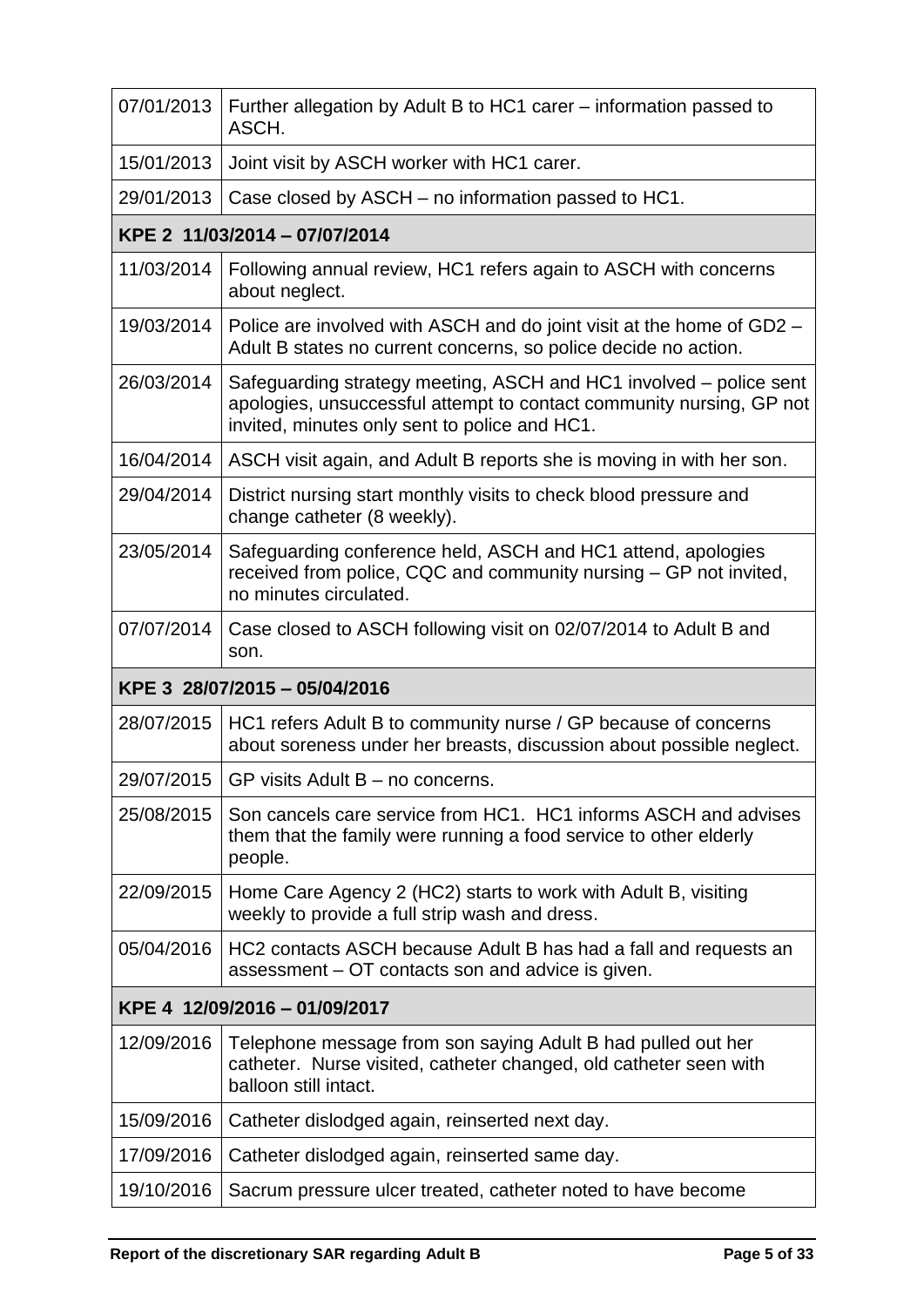|                               | dislodged.                                                                                                                                                                                                                            |  |
|-------------------------------|---------------------------------------------------------------------------------------------------------------------------------------------------------------------------------------------------------------------------------------|--|
| 31/10/2016                    | Further pressure ulcers on buttock and heel, family advised about the<br>need to turn Adult B but say this is not possible because of the<br>catheter becoming dislodged. Adult B seen to have lost weight,<br>discussed with family. |  |
| 02/12/2016                    | District nurses visiting to provide skin care because of ulcers –<br>bruising and skin tears noted on numerous occasions.                                                                                                             |  |
| 01/09/2017                    | Concerns regarding numbers of skin tears and bruises leads to<br>discussion with the family of the need for a safeguarding referral.                                                                                                  |  |
| 01/09/2017                    | District nurse refers Adult B to Falls Clinic.                                                                                                                                                                                        |  |
| KPE 5 19/09/2017 - 27/09/2017 |                                                                                                                                                                                                                                       |  |
| 19/09/2017                    | Adult B found with bruising and is admitted to hospital.                                                                                                                                                                              |  |
| 27/09/2017                    | Adult B dies from pneumonia and sepsis.                                                                                                                                                                                               |  |

## <span id="page-7-0"></span>**2.3 Background history**

- 2.3.1 There was little information held by agencies about Adult B prior to 2008. She was living alone in the ground floor of a house that she owned. She was suffering from osteoporosis, had poor mobility, a history of strokes and a hearing impediment. Adult B appeared to have mental capacity to make decisions. She was sociable and liked company. She was very family oriented.
- 2.3.2 HC1 started caring for Adult B in January 2008 initially providing one hour a week for personal care. Following a spell in hospital, the calls recommenced on 7<sup>th</sup> May 2008 and increased to six 30-minute calls a week. Adult B went back into hospital on 20<sup>th</sup> March 2009, returning home on 24<sup>th</sup> April 2009 and was readmitted on 24<sup>th</sup> May 2009. Adult B returned home on 3<sup>rd</sup> August 2009, but the calls were reduced to one one-hour call a week, as the family took over her care. Adult B was assessed financially, and she chose to be selffunding.
- 2.3.3 The only other agency in regular contact with Adult B was her GP; she was registered with the same practice from 1964 and had the same named GP from 2014.

## <span id="page-7-1"></span>**2.4 Key Practice Episode 1: 13/11/2012 – 29/01/2013 First safeguarding concerns noted**

2.4.1 At this time Adult B was living in her own home but was being supported by her grand-daughter (GD1) who was being paid by Adult B to live in and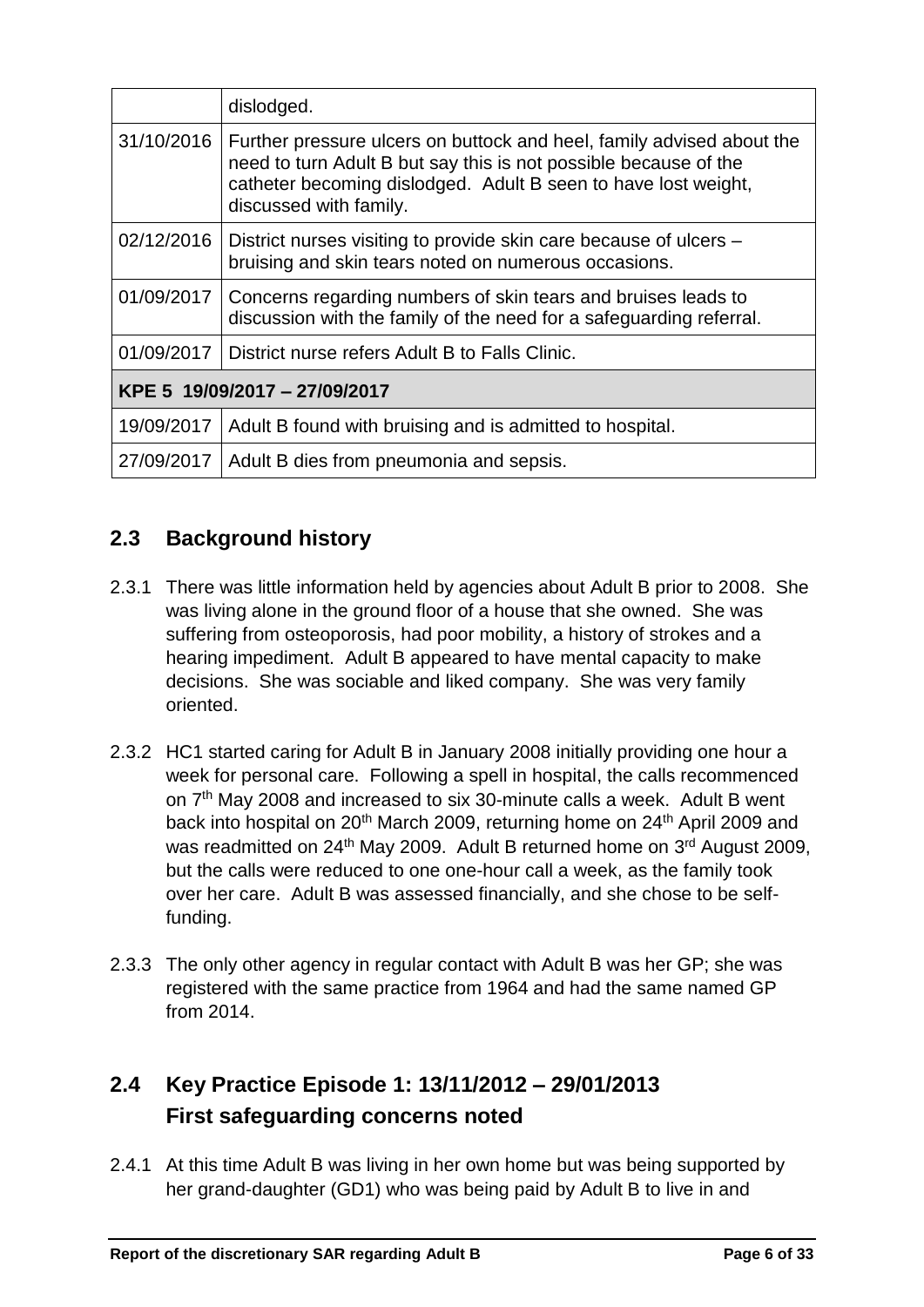provide overnight care, her son was also visiting daily for two hours every morning. HC1 were still visiting weekly and provided a full strip wash and helped Adult B to dress. On 13<sup>th</sup> November 2012, the HC1 carer noticed that Adult B had a bruise on her forehead and that there were blood spots on her head. Adult B disclosed to the carer that this had been caused by GD1 hitting her head with the hair brush, she also said that she was only washed when the HC1 carer called as GD1 did not help her to do this although it was part of her responsibilities. Adult B did not want to discuss this with her son as she did not want to cause him further stress. This information was passed as a safeguarding referral to Adult Social Care & Health (ASCH).

- 2.4.2 An initial strategy discussion took place on  $14<sup>th</sup>$  November 2012, neither the police nor the GP were invited. The safeguarding alert was not taken into an investigation as the manager decided to address Adult B's needs with social work intervention as she had mental capacity and did not want a safeguarding investigation. It was thought that she was likely to end the small self-funded care package if her grand-daughter was the subject of a safeguarding investigation and this would have increased her risk significantly. The plan was for the worker to engage and assess the situation and work in partnership with Adult B to alleviate the safeguarding risks. If the worker identified further risk, she would raise another safeguarding alert as the outcome of her intervention.
- 2.4.3 The worker visited within the week and met with Adult B and her son, and they discussed her care arrangements. Adult B was clear that she was happy with the HC1 carer visiting weekly and agreed when her son stated that they could not afford any additional support. Her son explained that Adult B was paying GD1 to stay and was happy to do this using her own money. It was recorded that Adult B demonstrated capacity throughout the visit and that she had "a strong grasp on her finances". Following this, it was arranged for a finance officer to visit and complete a financial assessment. This identified that Adult B was eligible for services and could have received a bigger package of care for less than she was paying under the self-funding arrangements. At this time, it was also noted that her son had lasting power of attorney for property and financial affairs<sup>2</sup>. As a result, it was agreed that the worker would contact Adult B's GP for any information to establish any history of concerns, and to search for any records on GD1 including checking with the mental health team for any involvement. No information was found on GD1 and whilst the GP was contacted there was no record of a response.
- 2.4.4 Following this visit, ASCH contacted the son who advised that Adult B wished to continue as self-funding and did not want any additional support. Soon after this, HC1 carers reported further concerns about GD1 hurting Adult B but

<sup>&</sup>lt;sup>2</sup> A lasting power of attorney (LPA) is a legal document that lets you (the 'donor') appoint one or more people (known as 'attorneys') to help you make decisions or to make decisions on your behalf. ... There are 2 types of LPA: health and welfare. property and financial affairs. <https://www.gov.uk/power-of-attorney>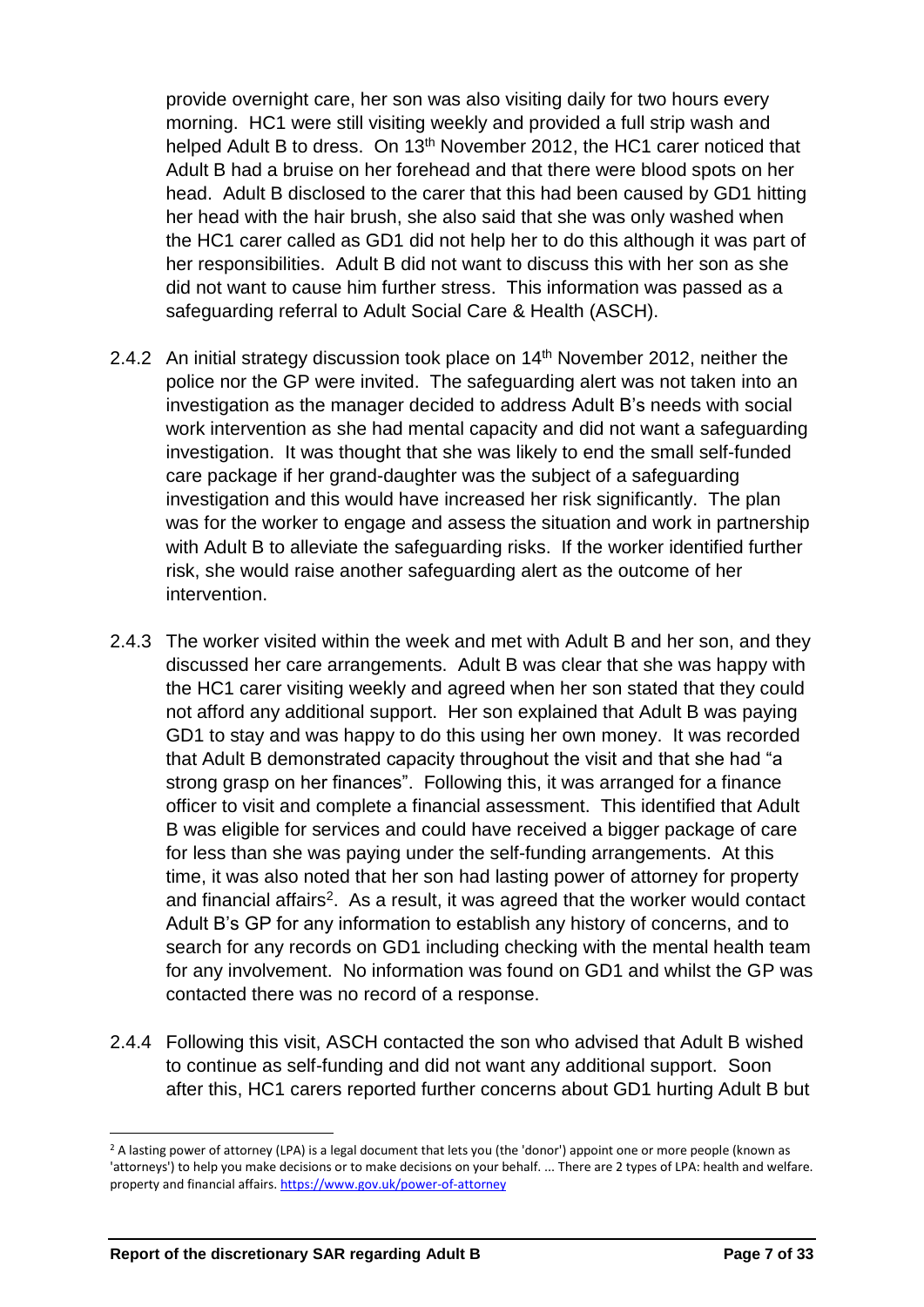also advised that she still did not want these incidents to be formally investigated as safeguarding concerns. At this point, there was discussion of raising a further safeguarding alert and the worker involved recalls completing the initial paperwork, however, a safeguarding concern form, either partially or fully completed, has not been located in the ASCH database.

- 2.4.5 The ASCH worker then visited Adult B at a time when the son was not present and interviewed her whilst the HC1 agency carer was present to discuss her current concerns, to explain the support that could be available to her and to establish her wishes. The options discussed included increased paid carer involvement with reduced or ending personal care input from family members, Adult B moving out, respite care or GD1 moving out. Adult B described GD1's behaviour as "heavy handed" and said that "now that carers have recorded evidence of bruising in the daily log that her granddaughter would stop". It is noted that Adult B again declined to give consent for a safeguarding investigation or any action to be taken.
- 2.4.6 On 29<sup>th</sup> January 2013, it was recorded in ASCH records that the case had been discussed in supervision and it was agreed that "there is no ongoing need for ASCH involvement at the current time due to Adult B's wishes". An action was identified to inform HC1 agency to continue to monitor and report any concerns as appropriate and the case was closed to ASCH. A telephone call to HC1 is recorded as having been made by the ASCH worker on 29<sup>th</sup> January 2013. HC1 have no record of any contact with ASCH informing them that they had closed the case.

## <span id="page-9-0"></span>**2.5 Key Practice Episode 2: 11/03/2014 – 07/07/2014 HC1 raise further concerns**

- 2.5.1 A safeguarding concern was raised with ASCH by HC1 agency on 19<sup>th</sup> March 2014 based on statements given by Adult B in an annual review by the agency on 11th March 2014. Adult B alleged that GD1 was being physically abusive and controlling. Adult B alleged that she was being hit by GD1 and the agency had documented bruises on her head and arms. Also, that GD1 denied her food and drink and only allowed her to use the toilet at certain times. Carers had reported a marked change in Adult B's presentation when GD1 was present and said that Adult B disclosed that GD1 had told her to stare straight ahead or keep her eyes closed and that GD1 would hit her if she was not compliant. Adult B told the carer that she wanted the situation to change but did not want to move to residential care as this would deprive her son of his inheritance. Adult B's son ordinarily visited regularly and helped with her care, however, he had not visited over the previous eight weeks due to broken ribs.
- 2.5.2 Police and ASCH saw Adult B on 19<sup>th</sup> March 2014. She was visiting another grand-daughter (GD2) and two social workers talked with Adult B whilst the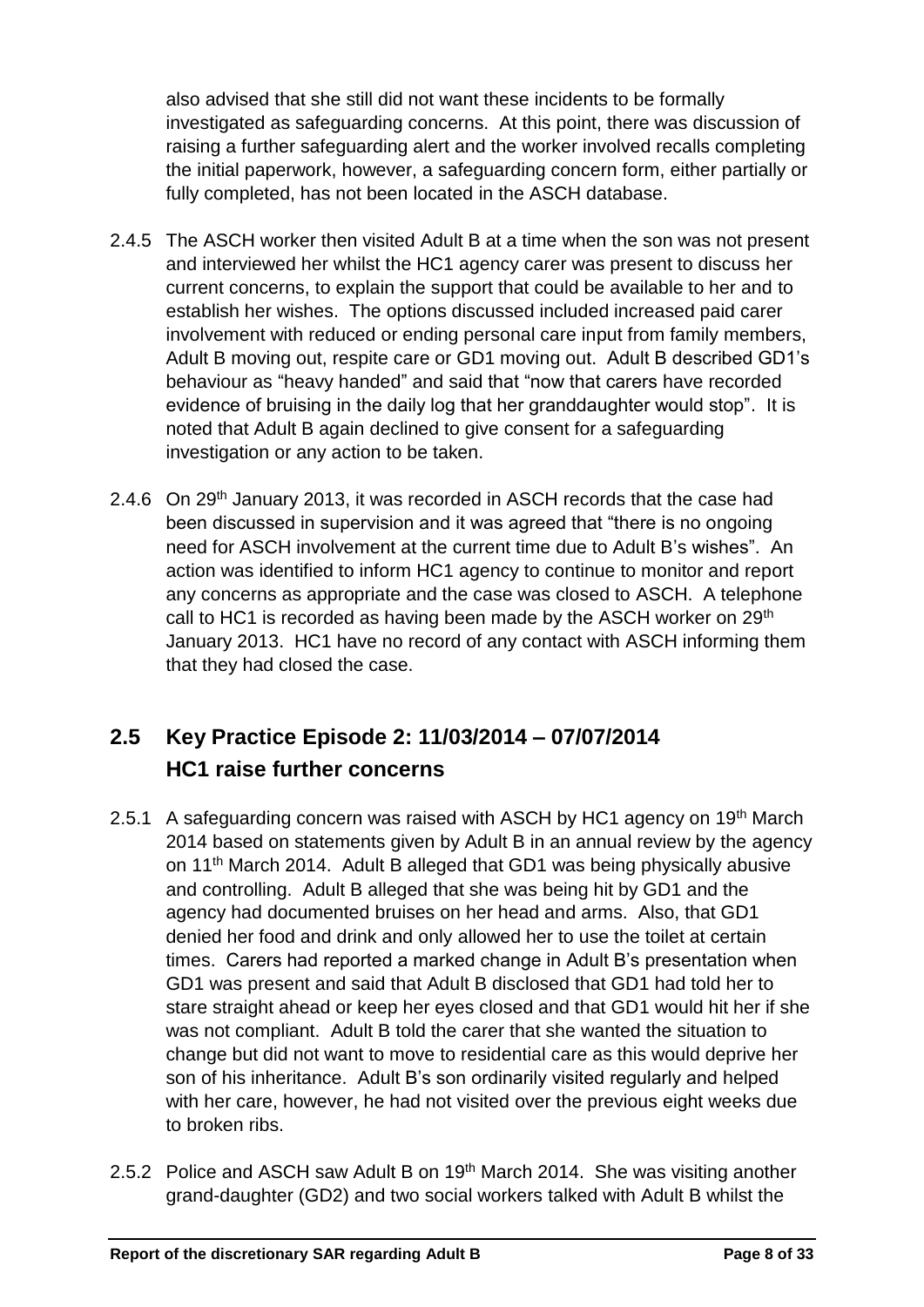police officer talked to the family members in another room. Adult B stated that there were no current concerns and that the bruising she had mentioned was from over a year ago. Adult B was recorded as saying that everything was fine with GD1 and she was happy with the care she was receiving. Adult B also stated that she bruised easily because her skin was fragile. After the visit, the police stated that they had observed nothing of concern and would not be taking further action. A safeguarding strategy meeting took place on 26<sup>th</sup> March 2014 with ASCH and HC1 agency in attendance. The police were invited but gave apologies. Following this, a plan was agreed to contact the district nursing service for their input and views; for a joint visit to be made with an Occupational Therapist (OT); for the ASCH social worker to observe the support provided by GD1; and the GP to be contacted regarding medication and the history of any call-outs or concerns. The district nursing service reported that they had no concerns. The social worker and OT visited Adult B together on 16<sup>th</sup> April 2014. Adult B was reported to be looking well and GD1 and the son were also present towards the end of the visit. Adult B was noted to have talked about a plan to move in with her son. It was recorded that neither the social worker nor OT had concerns about Adult B's presentation and interaction with her family. There was no evidence of contact with the GP.

2.5.3 A safeguarding case conference was held on 23rd May 2014 with ASCH and HC1 agency in attendance. Apologies were received from the Care Quality Commission, ASCH Quality Monitoring Team, the police and the community nursing service but the GP was not invited. It appears that neither Adult B nor the family were invited. The outcome was recorded as 'inconclusive' and the notes stated that there was no "substantiated evidence" of abuse taking place. It was also noted that Adult B had denied abuse and had not consented to the investigation. Minutes from this meeting were not circulated to other agencies. It was recorded that Adult B had now moved in with her son and that private home care was to continue weekly. It was considered that GD1 would no longer be providing care for Adult B. Adult B and her son were visited on 2<sup>nd</sup> July 2014 by the social worker and given feedback on the outcome of the investigation.

## <span id="page-10-0"></span>**2.6 Key Practice Episode 3: 28/07/2015 – 25/08/2015 HC1 refers Adult B to community nurse**

2.6.1 Following Adult B moving to live with her son, HC1 workers noted an improvement in her well-being; she presented as being happier and there were fewer reports of bruises and injuries. In July 2015, however, there were concerns about soreness under her breasts including broken skin, so they contacted the district nursing service and asked for a visit. After some discussion, it was agreed that a GP referral should be made. The GP saw Adult B and no safeguarding concerns were identified, however, it was agreed that there should be ongoing district nursing input because of concerns about pressure sores and easily damaged skin.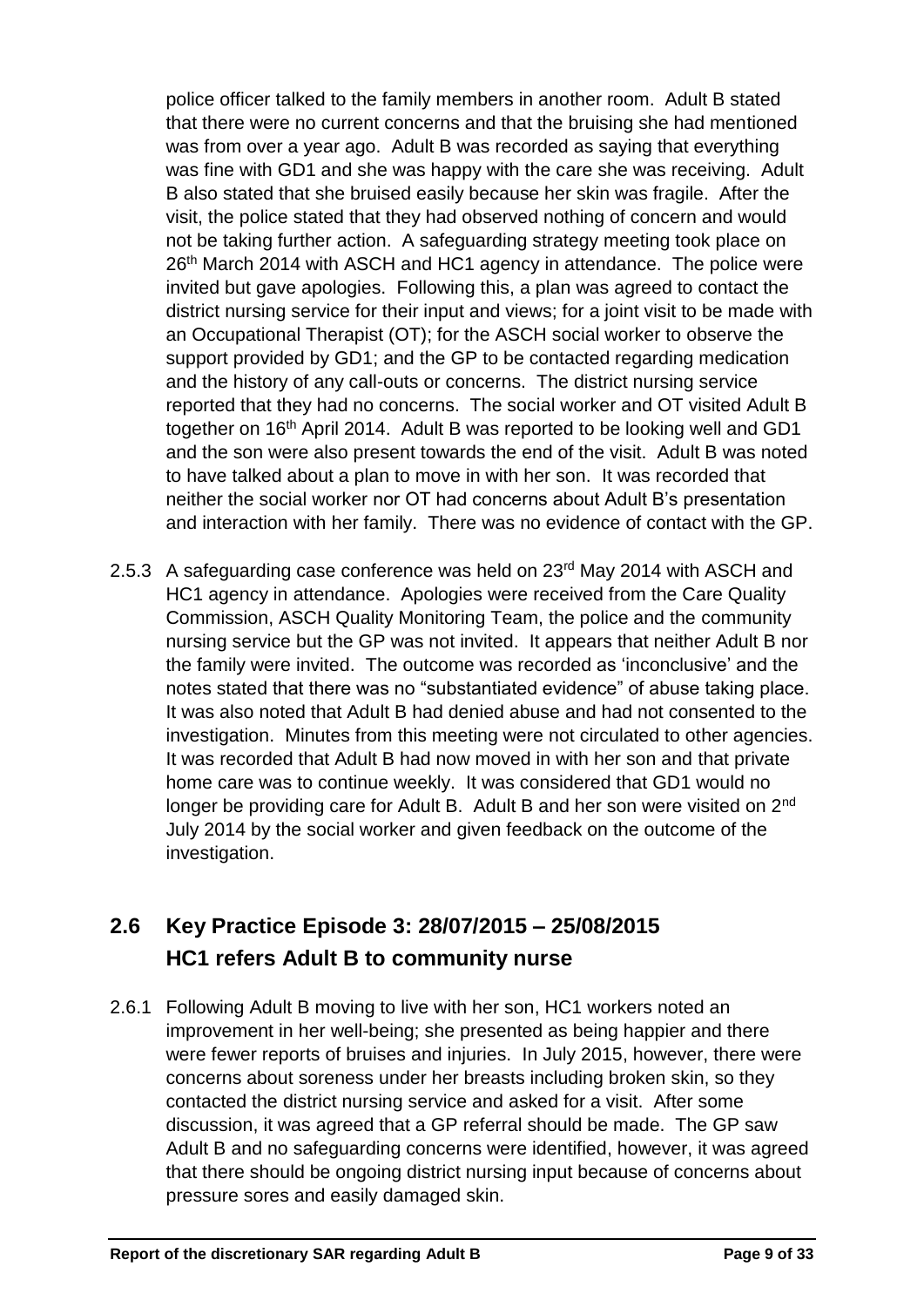- 2.6.2 In August 2015, the son contacted the HC1 agency and cancelled the care package saying that the family were intending to provide all care. HC1 telephoned ASCH and left a message on the answerphone advising them that their involvement had ceased; they also told ASCH that the family were thought to be providing an informal meals service to other older people in the area. ASCH has no record of this contact and was unaware that HC1 agency had ceased to be involved. Within a month, HC 2 started visiting Adult B on a weekly basis to provide a full strip wash and dress. They were unaware of HC1 agency's previous involvement or of the earlier safeguarding concerns.
- 2.6.3 On 5<sup>th</sup> April 2016, HC2 contacted ASCH saying that Adult B had had a fall and that an assessment was required. ASCH contacted the son who said that Adult B's mobility had been in slow decline for between five to eight years and that, as a family, they did not feel that any form of falls rehabilitation intervention would be of any use. He wanted a handling belt so that family members could retain a grip on his mother and prevent her from falling as she mobilised. The son was informed that an assessment would be required for a handling belt to be prescribed and that an assessment could not occur before June 2016. The worker suggested to the son that if he was sure that a handling belt would be suitable he could purchase one privately. The case was closed.

## <span id="page-11-0"></span>**2.7 Key Practice Episode 4: 12/09/2016 – 01/09/2017 District nurses visiting note tears and bruises**

2.7.1 District nurses visited Adult B frequently over a twelve-month period. During this time, they recorded twenty incidents of skin tears and nine incidents of bruising. There were limited explanations given by the family for the injuries which were mainly said to be the result of Adult B being clumsy or falling and knocking herself. There were also four occasions when Adult B's catheter was dislodged and had to be reinserted. On one occasion, it was noted that the old catheter was seen with the balloon still intact which meant that it would have caused Adult B significant pain when it was dislodged. There were also several pressure sores noted on her heels and knees. The family were provided with repose boots<sup>3</sup> but reported that Adult B found them uncomfortable and kicked them off. The family were also offered a repose mattress<sup>4</sup> but this was refused. Adult B was seen to have long toe nails and there were concerns that she was losing weight. There is no evidence that Adult B was weighed although her possible weight loss was discussed with the son. There was also a record that a referral to the podiatrist was considered but no evidence that it occurred. A referral was made to the Falls Clinic on the 1st September 2017 which was the same day that the district

<sup>&</sup>lt;sup>3</sup> Repose boots and mattresses are footwear and mattresses designed to reduce the development of pressure sores in people with limited mobility

<sup>4</sup> ibid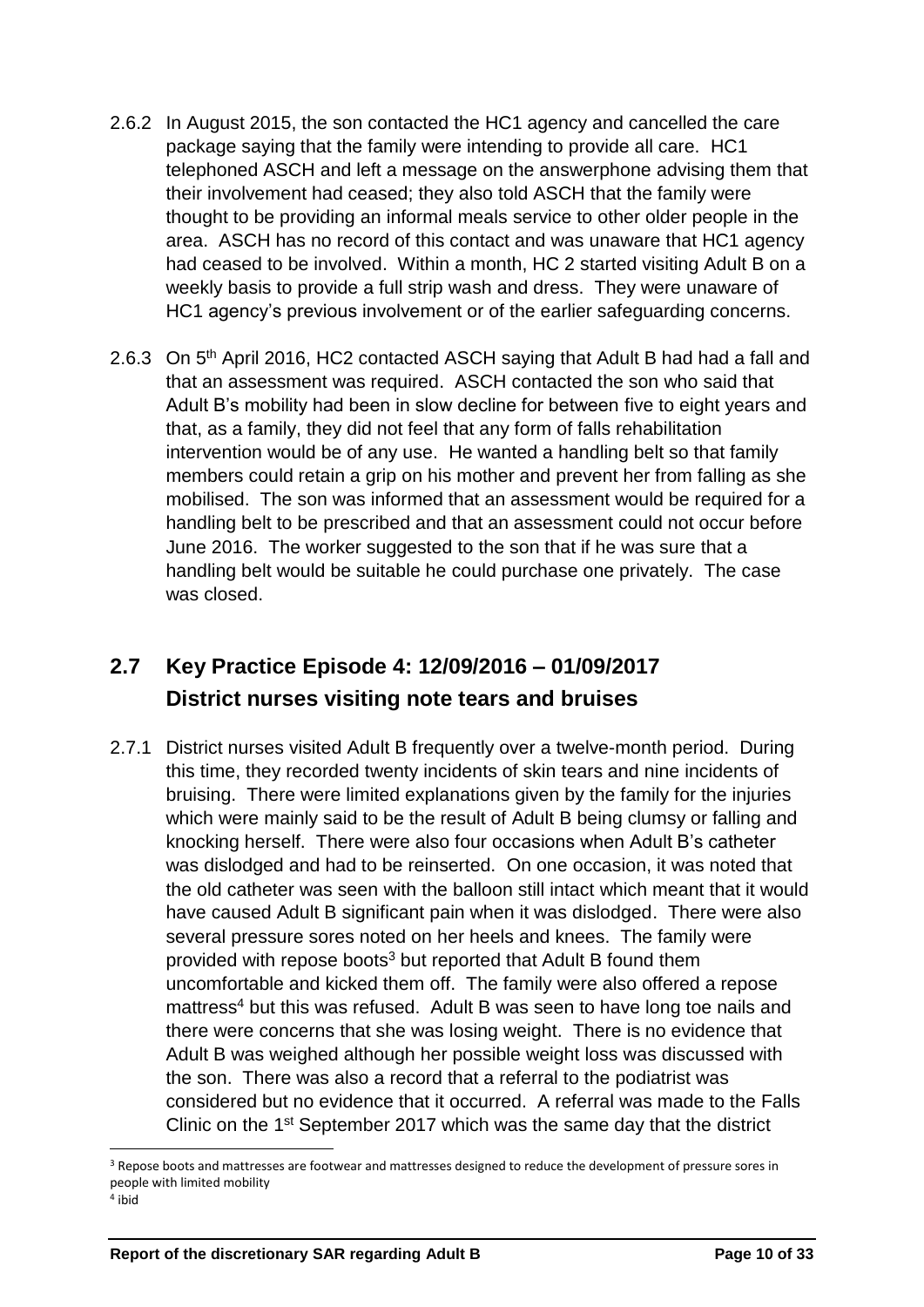nurse advised the son that a safeguarding referral would be made if the level of injuries and tears continued. There is no evidence that this was discussed in supervision and no safeguarding referral was made.

2.7.2 During this period Adult B was visited by nine staff nurses, four healthcare assistants and one district nurse. Visiting was usually every week to ten days and there was no obvious pattern as to why and when nurses visited although sometimes welfare assistants requested a nurse to follow-up if they had concerns about specific injuries or pressure sores. The visits often had to be re-scheduled as the family would refuse entry if Adult B was eating and sometimes repeat visits were difficult to achieve as the son would not be available. There is no evidence that Adult B was ever seen alone and there was no recorded discussion of any explanation for the tears and bruises having been provided by her.

## <span id="page-12-0"></span>**2.8 Key Practice Episode 5: 19/09/2017 – 27/09/2017 Safeguarding investigation**

- 2.8.1 On 19<sup>th</sup> September 2017, a district nurse visited Adult B and found that she had very thick make-up applied to her face. When the nurse removed the make-up, she found that Adult B had significant cuts and bruises to her face and appeared to have an injured jaw and had cuts to her arms and legs. The nurse asked the son about the injuries and he could not provide an explanation for them. She then advised the son that she would ring for an ambulance to take Adult B to Accident and Emergency as she was concerned that she might have a fractured jaw. The son responded saying that he would do this, so the nurse did not arrange transport to the hospital. After she left, the district nurse rang the GP and asked for an immediate visit and referred the case as a safeguarding concern to ASCH. The request for a GP visit was made after 12.00pm and there was no GP immediately available as all GPs in Eastbourne were attending training<sup>5</sup>. The receptionist record of the referral request suggested that the visit could be postponed until the next day, so no immediate action was taken.
- 2.8.2 On receipt of the safeguarding concern, ASCH checked whether Adult B had been seen by a doctor or taken to hospital. When it became clear that this had not happened, the ASCH Emergency Duty service became involved and contact was made with the police and they undertook a joint visit to the family that evening. An ambulance was called within five minutes of their arrival as Adult B was very unwell; the ambulance took over two and a half hours to arrive. During this period, the social worker attempted to talk with Adult B and asked her several questions including "Are you safe?" to which she replied,

<sup>5</sup> When GPs are on training cover is maintained by IC24 a company that supply GP out of hours services and provide health care for urgent medical problems outside normal surgery hours. During annual primary care updates hosted by the CCG IC24 provide urgent medical cover to the GP practices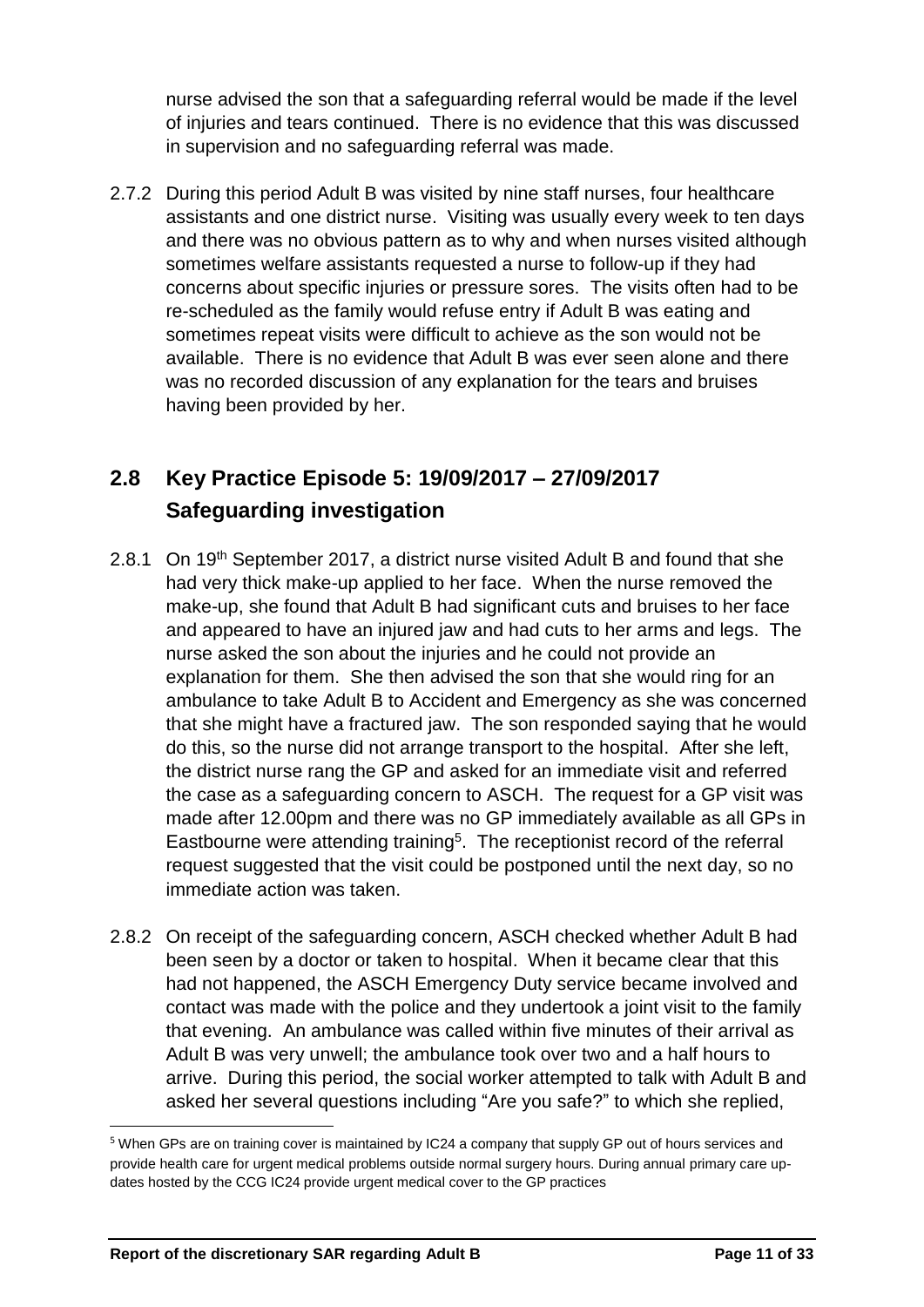"Don't know", and "How did you get your bruises?" where the response was "Don't know". The son was questioned by a police officer and said that he had not taken his mother for medical attention as advised by the nurse as she disliked hospitals. He also reported that his mother had fallen the previous day and that her cognition had reduced significantly over recent days.

- 2.8.3 On admission to hospital, Adult B was noted to be hypotensive (low blood pressure) and hypothermic (low body temperature) at 33°C and in a very poor state. Doctors in the Emergency Department found that Adult B was cachectic (low body weight) and with so little strength that they felt that she would not be able to mobilise independently, doctors described her as bedbound. She had bruising and lacerations across the body including inside the mouth and inside the left ear. Over 26 injuries were recorded including a fractured nose and fractured jaw, old and new bruising to the face, arms and legs, bruising to the inside and roof of the mouth, and bruising to the leg where there was an overtight catheter bag, it was also noted that she had overgrown toe nails. Shortly after her arrival at hospital, Adult B was diagnosed with sepsis and pneumonia.
- 2.8.4 On 20<sup>th</sup> September 2017, a section 42 safeguarding enquiry<sup>6</sup> began. A joint visit was made to Adult B by the police and ASCH, but she was very ill and was unresponsive. The police liaised with the hospital and family. A safeguarding planning meeting took place on 25<sup>th</sup> September 2017 with a range of agencies invited although not all could attend. Actions for the enquiry were identified, which included: photographs of visible injuries to be obtained and forwarded to the police; family to be informed of the safeguarding enquiry; previous safeguarding concerns to be forwarded to the police. On 27th September 2017, the police and ASCH were informed that Adult B had died.
- 2.8.5 Coroner's officers were made aware of Adult B's death on the 28<sup>th</sup> September 2017. The hospital safeguarding concerns were noted in the Coroner's officer report which was seen by both the Coroner and pathologist. Images of Adult B were shared with the pathologist. A Coroner's post mortem was undertaken on 6<sup>th</sup> October 2017 by the hospital pathologist. The conclusions were that Adult B died of natural causes resulting from:
	- patchy pneumonia with pulmonary oedema;
	- acute left heart failure;
	- aortic stenosis.

 $\overline{\phantom{a}}$  $6$  An enquiry is any action that is taken (or instigated) by a local authority, under Section 42 of the Care Act 2014, in response to indications of abuse or neglect in relation to an adult with care and support needs who is at risk and is unable to protect themselves because of those needs[. https://www.scie.org.uk/safeguarding/adults/practice/question](https://www.scie.org.uk/safeguarding/adults/practice/question)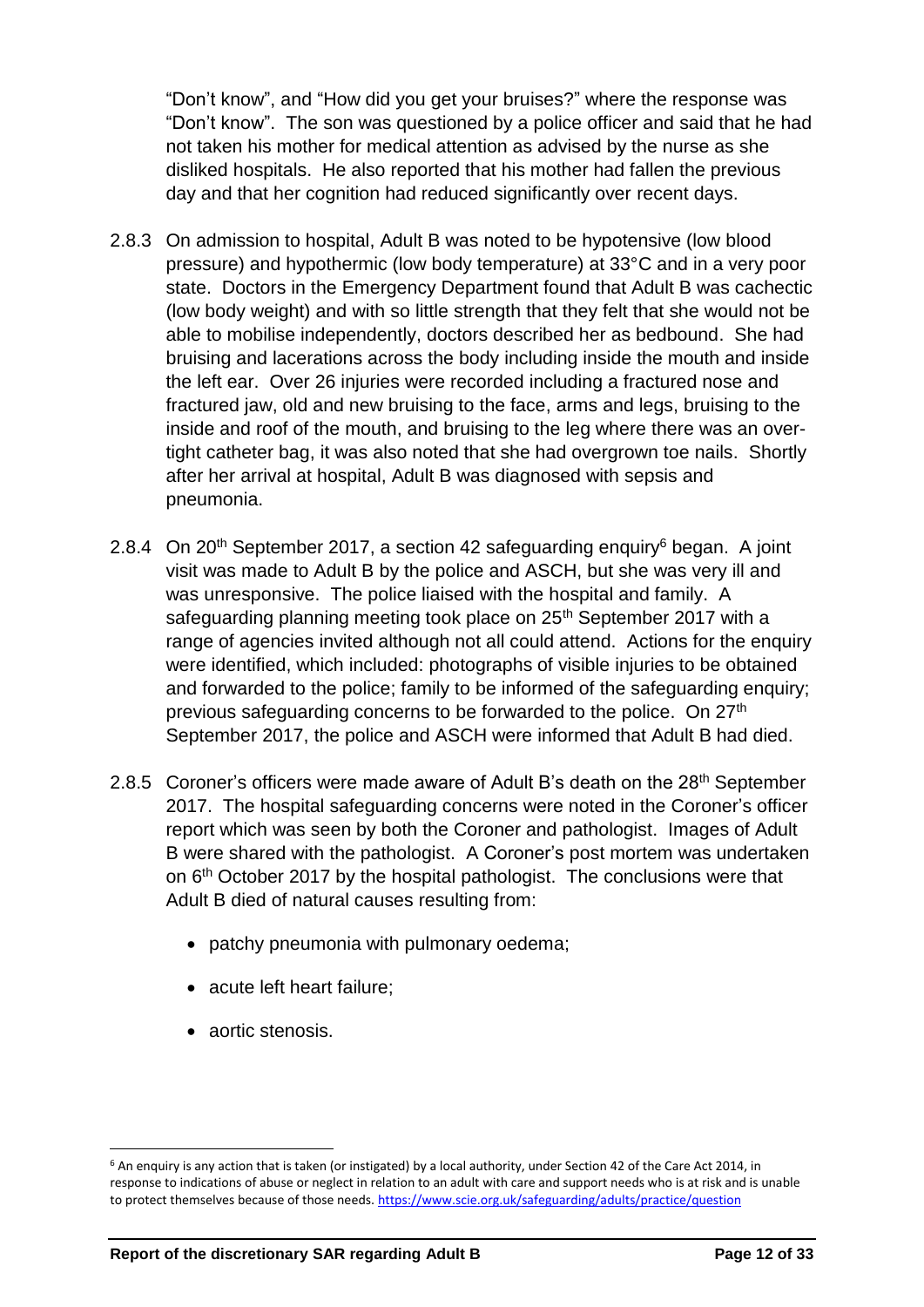The pathologist's 'short cause'<sup>7</sup> report comprised one page giving the facts detailed above. There was no information or comment in relation to the injuries / wounds and sores to Adult B's body.

2.8.6 Following the completion of the post mortem, the police decided that, as Adult B remained unconscious following her admission to hospital and the police could not obtain an account from her of how she received her injuries, they were unable to prove beyond reasonable doubt an offence of assault or of wilful neglect, and therefore there would be no criminal investigation. The incident was subsequently filed as an adult safeguarding referral.

## <span id="page-14-0"></span>**3. Analysis – Appraisal of practice against pre-set questions (terms of reference) with factors that helped or hindered effective service delivery**

#### **3.1 How effectively were issues of Adult B's mental capacity and consent addressed, including the extent to which factors such as coercion and control were considered?**

3.1.1 It is clear from this SAR that, when practitioners were working with Adult B, capacity was always assumed and was never addressed formally in terms of a stand-alone assessment. In the main, this would seem to have been a valid approach as, until the very end of her life, she was described by all practitioners to be capable of communicating and expressing her views when they were requested. The Mental Capacity Act<sup>8</sup> states that a person lacks capacity if they are unable to make a specific decision at a specific time, because of an impairment of, or disturbance in, the functioning of the mind or brain. This could be a partial or temporary loss and it is possible for a person to lack capacity to make one specific decision but to be considered able to make other decisions. The assessment of a person's capacity to make decisions should never be based simply on the person's age, appearance or assumptions about their condition, including physical disabilities, learning difficulties and temporary conditions (eg. being drunk or unconscious), or any other aspect of their behaviour. A person's capacity changes and there will need to be regular assessment with regards to each decision made about their capacity.

 $\overline{a}$ 

<sup>7</sup> A 'short cause' post mortem is a quick autopsy undertaken primarily to determine the clinical cause of death; a Home Office 'forensic' post mortem is commissioned (usually by the police) if the death is thought to have occurred as a result of criminal activity

<sup>&</sup>lt;sup>8</sup> The Mental Capacity Act (MCA) 2005 applies to everyone involved in the care, treatment and support of people aged 16 and over living in England and Wales who are unable to make all or some decisions for themselves. The MCA is designed to protect and restore power to those vulnerable people who lack capacity. <https://www.scie.org.uk/mca/introduction/mental-capacity-act-2005-at-a-glance>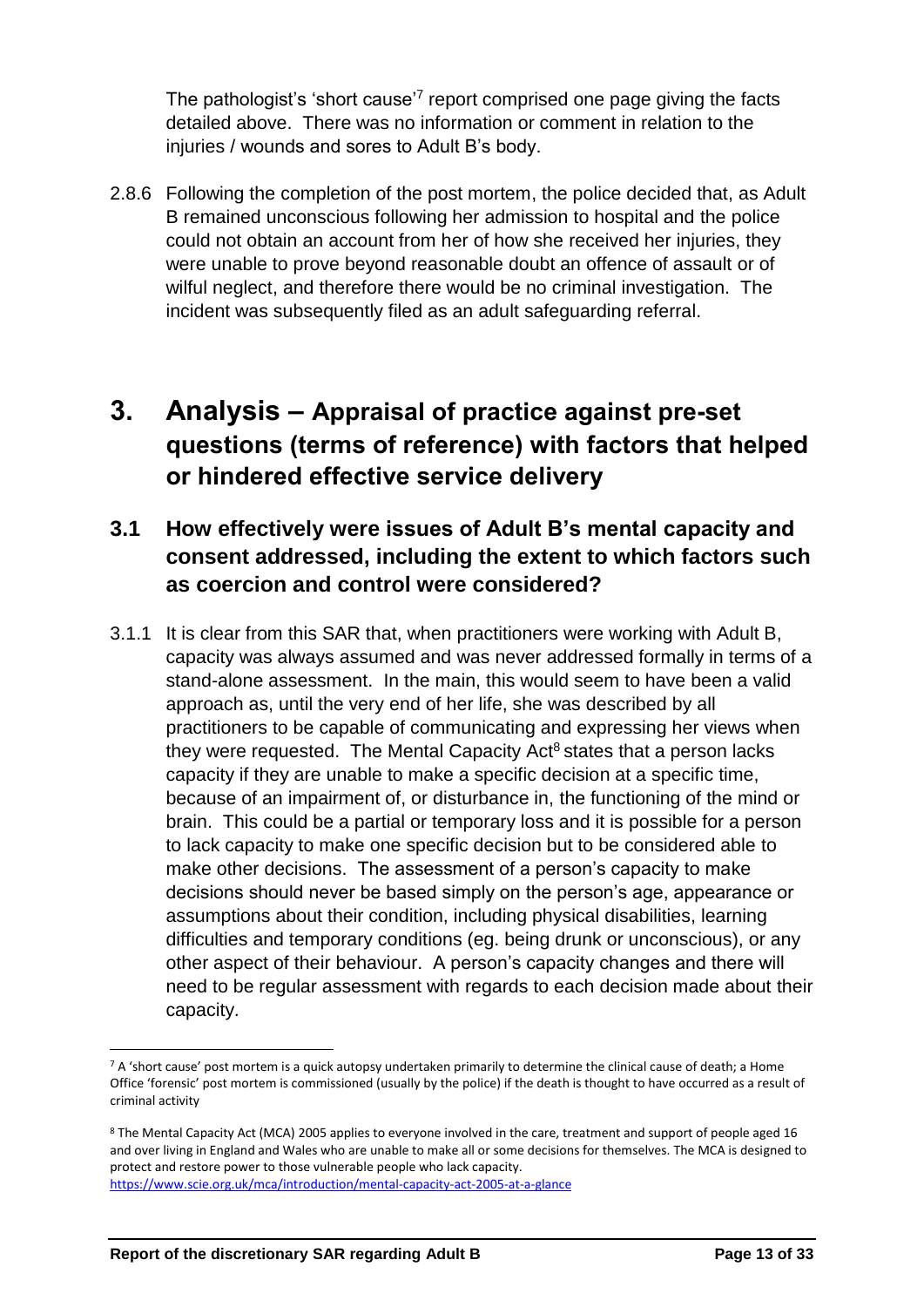- 3.1.2 ASCH was involved with Adult B on three occasions and during the first two interventions the issue of her capacity to make decisions about her life was fundamental in determining the nature of their input and involvement. It was clear that the practitioners involved were concerned about the possibility of whether there was pressure from family members influencing Adult B's decision making and this informed their decision-making about whether to take the referral into safeguarding. These professionals appeared to have a flawed understanding of safeguarding options as they considered that without consent from Adult B they could not progress their concerns under safeguarding. The factors that influence practitioners when deciding how to address safeguarding concerns are considered further in section 4.1 which examines the effectiveness of 'Making Safeguarding Personal' in East Sussex. Similarly, staff from HC1 agency were aware of Adult B's capability to make decisions and recorded clearly her wishes and views about making a safeguarding referral.
- 3.1.3 This approach is less evident in the interventions of the district nurses who were clearly concerned about safeguarding issues and discussed them with the son. There is no evidence, however, that they discussed these issues with Adult B or that they ever saw her alone. The reasons for this are discussed further in section 4.1 but a significant influence appears to be that when providing a service in a family's own home they are deterred from asking family members' permission to see the patient alone. Other agencies involved with Adult B, the GP and HC2 agency also had little or no contact with Adult B alone, but as they had no safeguarding concerns this may be understandable. It is, however, good practice to provide all people with the opportunity for private communication. One factor that may have been relevant is Adult B's hearing impairment, however, there is little evidence that this was formally assessed or that there was any judgement about on how this may have impacted on her ability to make decisions.

#### **3.2 Were historical concerns sufficiently considered when agencies responded to individual incidents – particularly in 2017?**

3.2.1 For a variety of reasons which are considered further in Section 4.2 'Factors that limit knowledge and understanding of historic concerns', few agencies had a knowledge of, or understanding of, the historical concerns. So, whilst ASCH was aware of the history which was considered when responding to the referrals made in 2012 and 2014, this knowledge did not appear to inform decision making in 2015 and 2016 when the son ends the HC1 agency input, and later requests an assessment following a fall and is told there will be a three month wait for an assessment. Similarly, when the police are involved in 2017 they were unaware of the investigations in 2015 and 2016 and in fact when producing information for the SAR were not immediately aware of their input in 2016. HC2 agency became involved in 2015 and was unaware of the previous concerns. The district nursing service was visiting very regularly from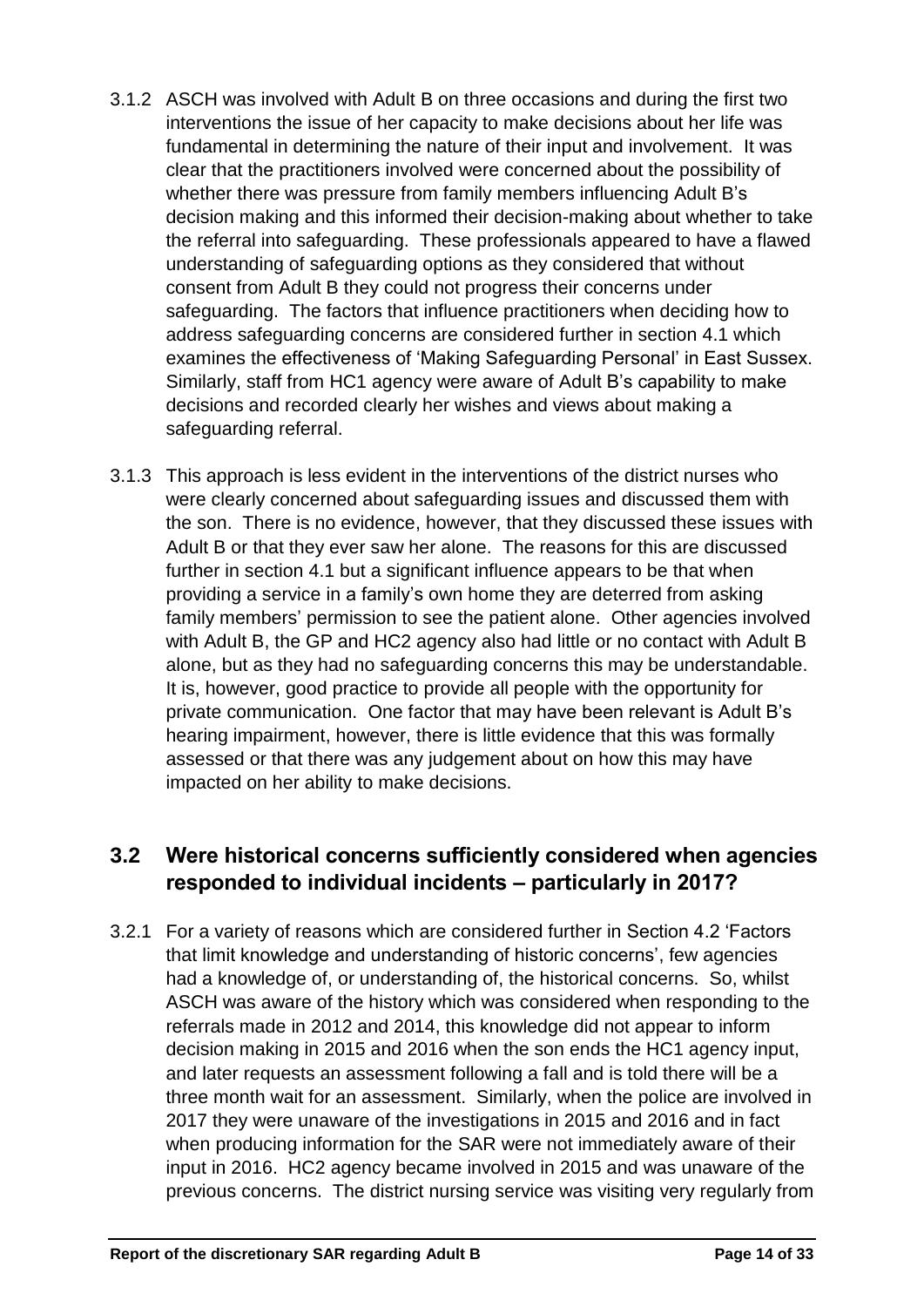2014 but there is no evidence that they were aware of, or considered, the previous safeguarding enquiries when they became concerned about the level of injuries being experienced by Adult B. Most significantly, the GP had no knowledge of any safeguarding concerns prior to Adult B's death.

#### **3.3 Were practitioners involved initially at the time of the 2017 injuries sufficiently curious in their investigations of the injuries?**

3.3.1 The key practitioners involved in the investigation of the injuries in 2017 were district nursing, ASCH, the police and hospital. District nursing was proactive in identifying the injuries to Adult B and made a timely safeguarding referral. The initial response to the referral by ASCH was impressive as they quickly identified the risks and were proactive in contacting Adult B. Once the joint investigation started with the police, ASCH became less actively involved despite having significant past safeguarding history, this was because the police indicated that they were leading on the investigation. The hospital staff clearly identified from the outset their concerns about Adult B's presentation which was evident in their immediate safeguarding referral. They provided a detailed breakdown of the injuries she had experienced which should have raised concerns as they were clearly raising questions about the likelihood of Adult B receiving them through a fall as explained by the family. The response by the police lacked curiosity and the investigation seemed to be demanding evidence that was '*beyond reasonable doubt*' (the threshold for conviction) rather than a more open approach. The Crown Prosecution Service threshold to authorise charges is if there is a realistic prospect of conviction and it's in the public interest. To launch a police criminal investigation requires only that they have reasonable grounds to suspect an offence has been committed and that one of the THRIVE (Threat, Harm, Risk, Investigation opportunities, Vulnerability of the victim and Engagement) applies. A much lower threshold than beyond reasonable doubt. The reasons for this are explored further in Section 4.4 'Are current systems for investigating unexpected deaths of adults adequate?'. A key factor, however, would seem to be a lack of clarity as to whether a crime had in fact been committed, and the determination by the Coroner that the death was a result of 'natural causes' appears to have been a driving factor in ending the investigation. This was unfortunate as it meant that the family members were not interviewed beyond the initial contact on the 19<sup>th</sup> September 2017 and there was no discussion with the family members about Accident & Emergency staff's perception that Adult B's lack of mobility meant that their explanation of her injuries was questionable. Nor was there any other evidence gathering such as information at the scene or from medical professionals involved with Adult B before her death.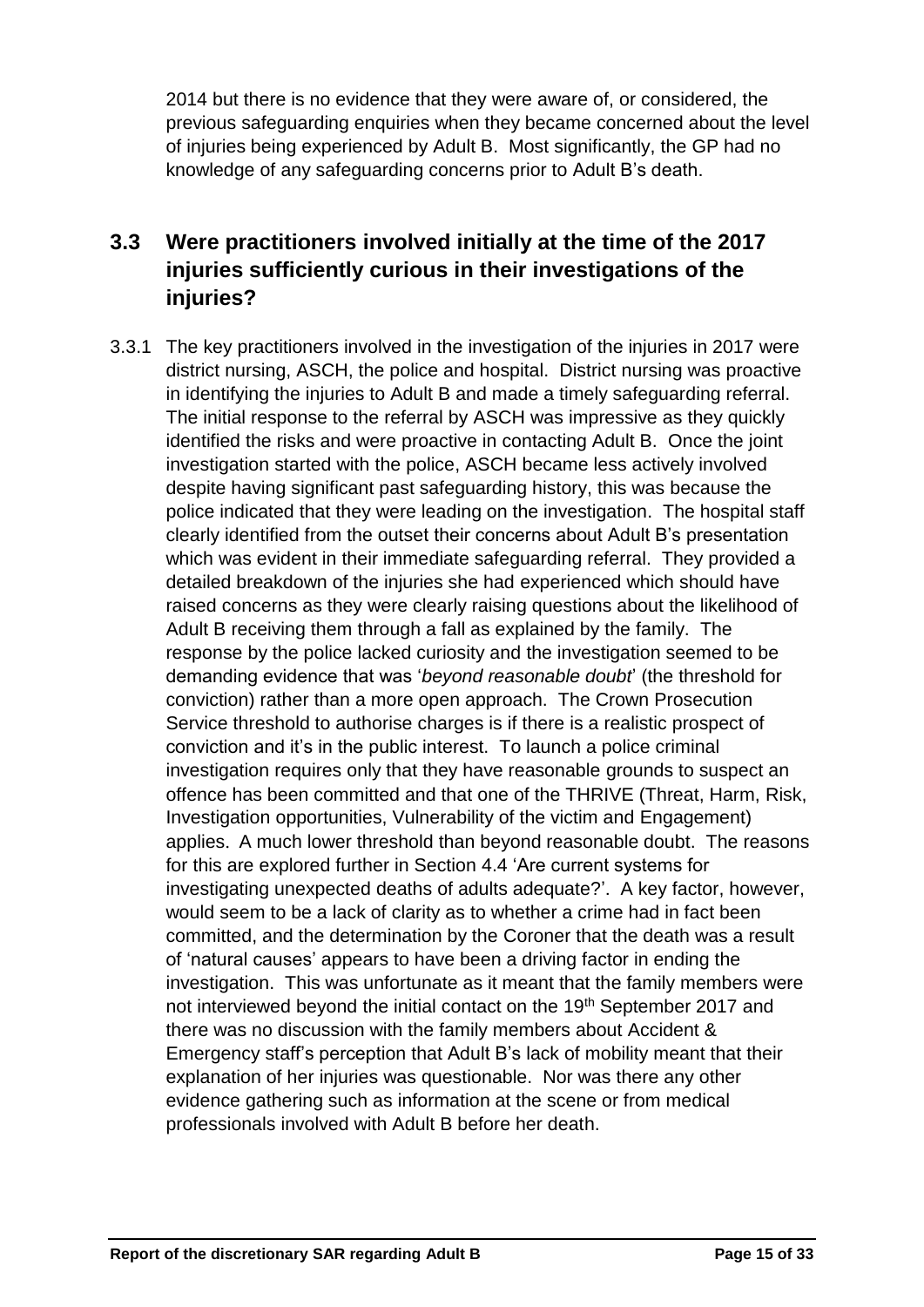**3.4 Did assessments undertaken understand family dynamics and was there consideration of disguised compliance in these assessments?**

- 3.4.1 The assessments undertaken by ASCH in 2012 and 2014 showed some understanding of the family dynamics and there was consideration of whether the family were fully working in partnership with practitioners. This work was informed by the very good relationship that HC1 agency staff had developed with Adult B. The staff involved, however, were very conscious of needing to consider Adult B's wishes and feelings about interventions with her family. Adult B was also clear that her problems were with GD1 and indicated that the care she received from her son was acceptable. Her anxiety about involving the son stemmed from concerns for his health rather than any suggestion that he was providing less than adequate care.
- 3.4.2 Later, when the district nursing service identified concerns, there was very little exploration about family dynamics despite some evidence that the family were less than co-operative in their working with health practitioners. Some of the reasons for this are outlined in section 4.3 which examines the 'Reasons practitioners struggle with challenging family members caring for vulnerable older people'. A lack of continuity in the nursing service also may have meant that individual staff were unaware of the pattern of poor partnership working between the family member and the nursing service. Another relevant factor, however, would seem to be a lack of confidence to be assertive when working with family members in their own home. This was most apparent on the 19<sup>th</sup> September when the nurse was clear that Adult B needed urgent medical attention and made an urgent referral to the GP and a safeguarding referral but did not insist that the family immediately call an ambulance to transport Adult B to hospital or call the ambulance herself.

#### **3.5 Identified good practice**

- 3.5.1 There was evidence of very good practice by HC1 agency who engaged well with Adult B, gaining her trust to share concerns about GD1, and who then recorded those concerns and shared them with ASCH via safeguarding referrals.
- 3.5.2 The response by ASCH to the initial referral was also positive. There was a clear understanding by the practitioners of the complexities associated with progressing a safeguarding referral when the victim was ambivalent about their involvement, and it is noteworthy that the social care worker involved made efforts to see Adult B alone. It was also positive that a financial assessment referral was made. Ultimately, Adult B made the decision that she did not wish for further intervention, however, ASCH was aware of the ongoing risks and provided a mechanism for HC1 agency to monitor Adult B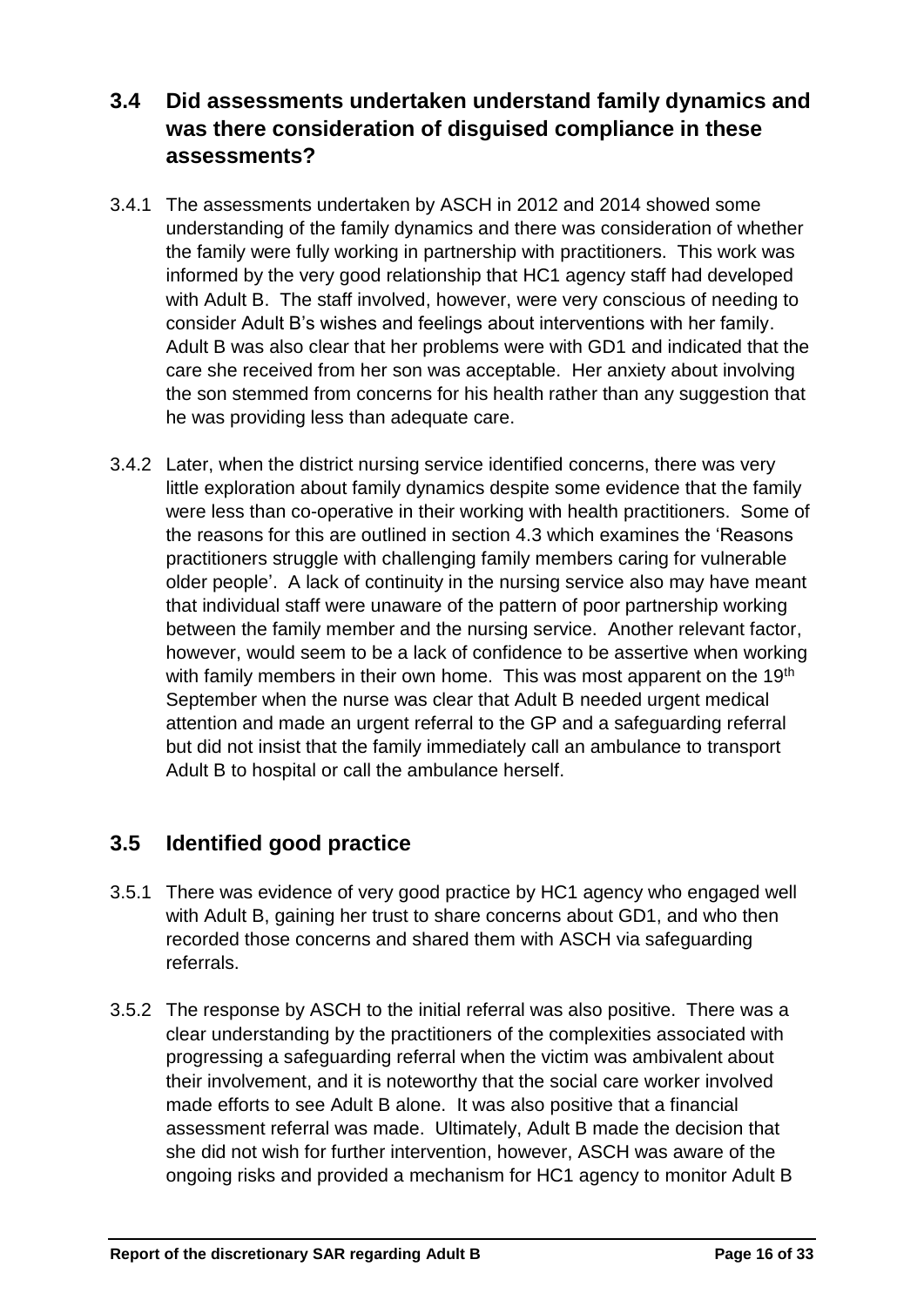after ASCH ceased to be involved. This monitoring resulted in a further safeguarding investigation in 2014 and that safeguarding enquiry led to a change in Adult B's living and care arrangements which resulted in an immediate improvement in her presentation.

- 3.5.3 The level of documentation provided by the district nursing service was good, and the curiosity exhibited by the nurse who removed the make-up concealing Adult B's injuries in September 2017 was impressive as this was the trigger to raise a safeguarding concern.
- 3.5.4 The immediate ASCH response in 2017 to the safeguarding referral was very proactive, the urgency of the response was immediately identified which led to staff phoning hospitals to check if Adult B had been seen. When it was apparent that this had not happened, there was an immediate joint out-ofhours visit with the police, which was good practice.
- 3.5.5 Similarly, the actions of the practitioners in Accident & Emergency who provided a very detailed review of Adult B's injuries and a list of their concerns at admission to hospital triggering a further safeguarding response was impressive.

## <span id="page-18-0"></span>**4. Lessons learned from the SAR – how this specific case highlights findings about the safeguarding system as a whole**

- **4.1 Making Safeguarding Personal – is it working in East Sussex? What does this case show us about how issues of mental capacity and consent are addressed, including whether coercion and control is considered?**
- 4.1.1 Making Safeguarding Personal (MSP) is a national approach to promote responses to safeguarding situations in a way that enhances involvement, choice and control as well as improving quality of life, wellbeing and safety<sup>9</sup>. Six key principles underpin all adult safeguarding work. They apply to all sectors and settings:

| <b>Principle</b>   | <b>Description</b>                                           |
|--------------------|--------------------------------------------------------------|
| <b>Empowerment</b> | Presumption of person-led decisions and informed<br>consent. |

<sup>9</sup> [http://sussexsafeguardingadults.procedures.org.uk/ykoss/sussex-safeguarding-adults-policy/sussex-safeguarding-adults](http://sussexsafeguardingadults.procedures.org.uk/ykoss/sussex-safeguarding-adults-policy/sussex-safeguarding-adults-policy)[policy](http://sussexsafeguardingadults.procedures.org.uk/ykoss/sussex-safeguarding-adults-policy/sussex-safeguarding-adults-policy)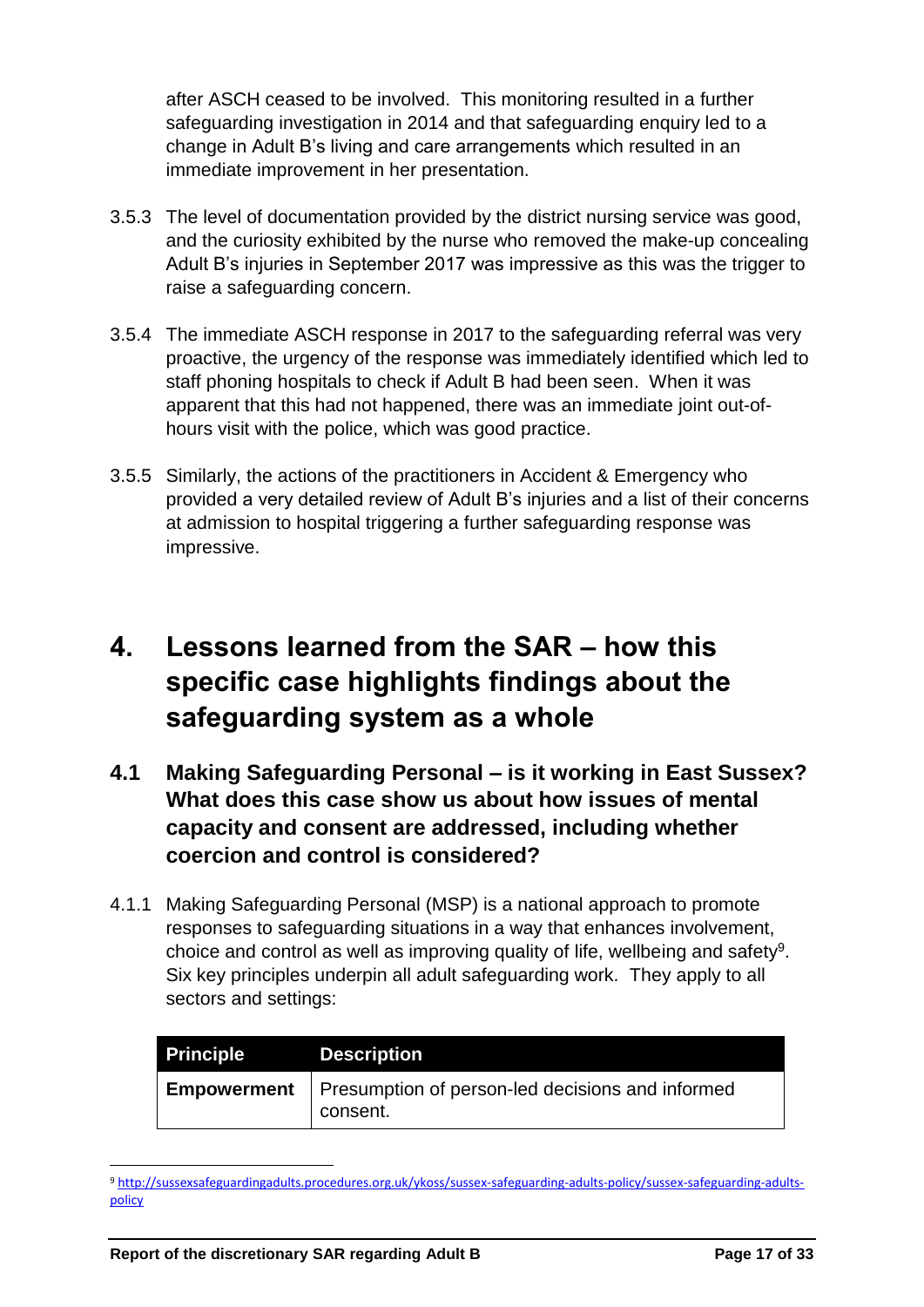| <b>Prevention</b>      | It is better to take action before harm occurs.                                                                                                                  |
|------------------------|------------------------------------------------------------------------------------------------------------------------------------------------------------------|
| <b>Proportionality</b> | The least intrusive response appropriate to the risk<br>presented.                                                                                               |
| <b>Protection</b>      | Support and representation for those in greatest need.                                                                                                           |
| <b>Partnership</b>     | Local solutions through services working with their<br>communities. Communities have a part to play in<br>preventing, detecting and reporting neglect and abuse. |
| <b>Accountability</b>  | Accountability and transparency in delivering<br>safeguarding.                                                                                                   |

The joint work between ASCH and HC1 agency in 2012 and 2014 appeared to be informed by MSP, with a focus on empowerment. The interventions were clearly driven by the wishes and feelings of Adult B, with a focus on preventing harm but aimed at achieving this with the least detrimental intervention that Adult B would accept. It was clear that practitioners were not confident to act without Adult B's consent and, while this may have been appropriate in this case, it needs to be understood that on occasion the individual's wishes can and should be over-ruled. There were also some weaknesses in communication between ASCH and HC1 agency, particularly when ASCH ceased to be involved. The overall focus of the joint work, however, was positive and the outcome in 2014 when Adult B moved to live with her son appeared, at that time, to enable her to be safe whilst meeting her other desire which was to pass on an inheritance to her son.

4.1.2 This was a challenging issue as Adult B at this time would appear to have capacity to make decisions, and there was no evidence that the son presented any risk to Adult B's well-being. She was clear that it was GD1 who had harmed her and said that her only hesitancy about involving her son in resolving the problems with GD1 were concerns about his health. It is ethically difficult to overrule an individual with capacity unless it is evident that there is a significant risk. People have the right to make unwise decisions, and their needs for safety, life and freedom from inhumane or degrading treatment may be over-ridden by emotional or physical dependency. The Mental Capacity Act 2005, implemented in 2007, has five key principles, one of which is that 'A person is not to be treated as unable to make a decision merely because they make an unwise decision<sup>'10</sup>. One of the most challenging issues for practitioners is to decide, with the person, whether they are making decisions free from undue influence. Adult B had the capability to make decisions but evidence from the SAR indicates that coercion and control may have been causing her to adapt her decisions to minimise risk to herself. As such, the core issue was that on occasions Adult B was disempowered from making decisions freely. When considering capacity, it is important to consider whether coercion could be affecting an individual's ability to make

 $\overline{a}$ 

<sup>10</sup> <https://www.scie.org.uk/mca/introduction/mental-capacity-act-2005-at-a-glance>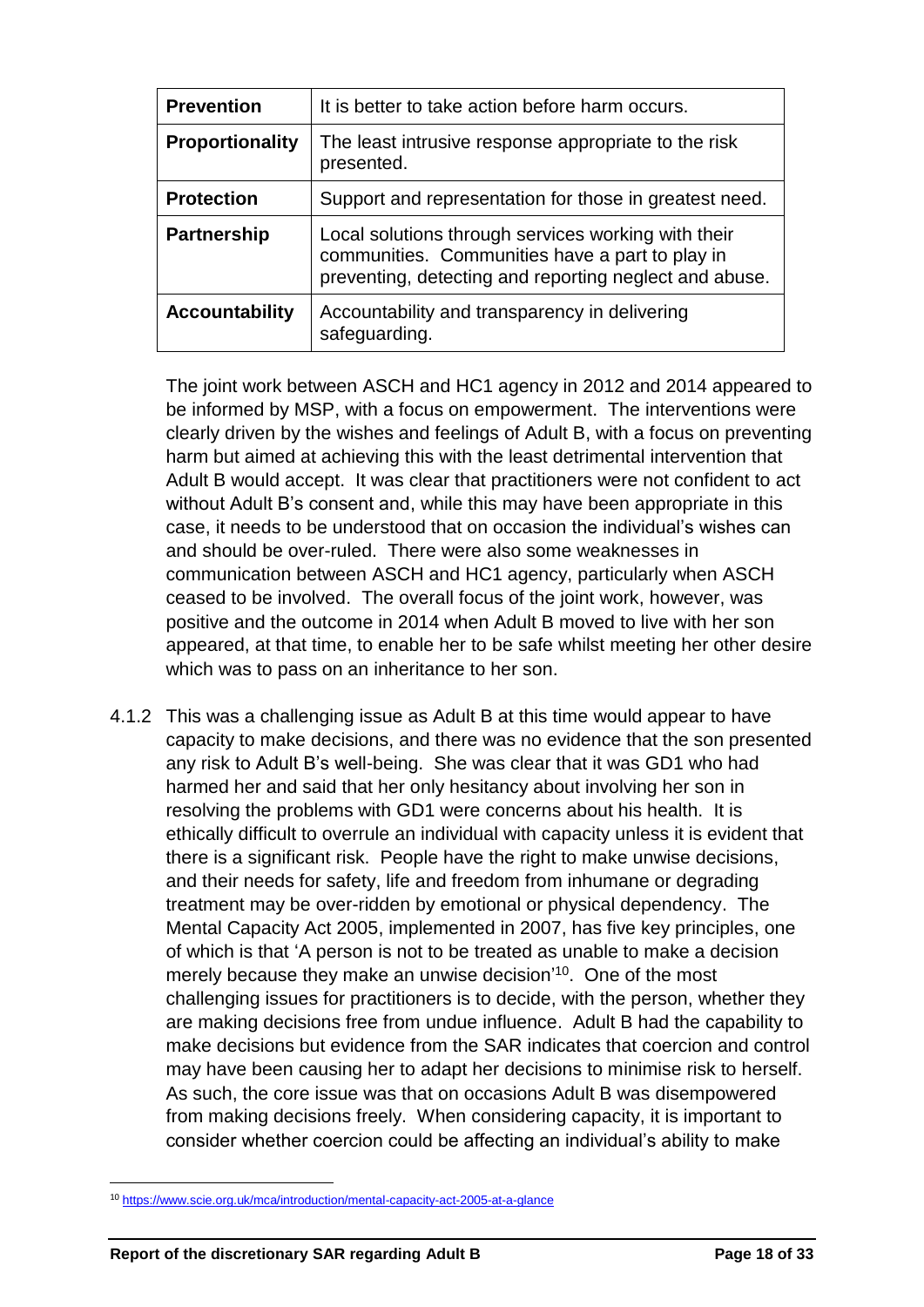decisions. In this case, there was clear evidence that GD1 was coercive and controlling of Adult B, however, this was less clear when considering her relationship with her son.

- 4.1.3 Coercive control is an act, or a pattern of acts, of assault, threats, humiliation and intimidation or other abuse that is used to harm, punish, or frighten their victim<sup>11</sup>. The impact on the victim is to inhibit them from acting freely and making decisions about their life. Empowerment, therefore, becomes an important aspect for practitioners to consider when working with a vulnerable person who may be the victim of coercion and control. Practitioners need to consider whether the vulnerable person is free to talk openly or whether they need to be given opportunities to share information away from the person who is being controlling. In this case, in the early days, Adult B trusted her home care worker and had time alone with her. This enabled Adult B, on occasion, to share with the home care worker her concerns about GD1. Once Adult B moved in with her son, and the home care arrangements changed, she had less opportunity to meet with practitioners away from family members and it would appear that she did not develop such close relationships, either with the home care staff, or the district nursing staff.
- 4.1.4 As stated previously, the response by the district nursing service when identifying concerns regarding repeated injuries experienced by Adult B seemed to evidence less understanding of MSP. The absence of direct communication with Adult B about the bruises and tears, and the lack of evidence that she was seen alone, would suggest a lack of understanding of a '*Presumption of person-led decisions and informed consent'* and *'It is better to take action before harm occurs'.* Some of this is explained by practitioners lacking confidence because they were working within the family's home (this is explored further in para 4.4), however, it is important that services maintain the same standards for intervention regardless of location, and agencies need to empower staff to have the same approach wherever services are delivered. The Care Act 2014 has set out clearly the roles and responsibilities across all agencies to keep the most vulnerable in our communities safe. There is an assumption that 'professional curiosity' will be applied about care arrangements and it would generally be expected by all practitioners. The absence of individual personal contact one-to-one with Adult B also appears evident in the interventions by the GP and HC2 agency in that there are no records of discussions with her separate from her family. It is unclear whether this is normal practice in these services and likely to be replicated by practitioners with other service users, but it is in marked contrast with the more personal care and interventions apparent in the engagement with Adult B by ASCH and HC1 agency between 2012 and 2014.

<sup>11</sup> <https://www.womensaid.org.uk/information-support/what-is-domestic-abuse/coercive-control/>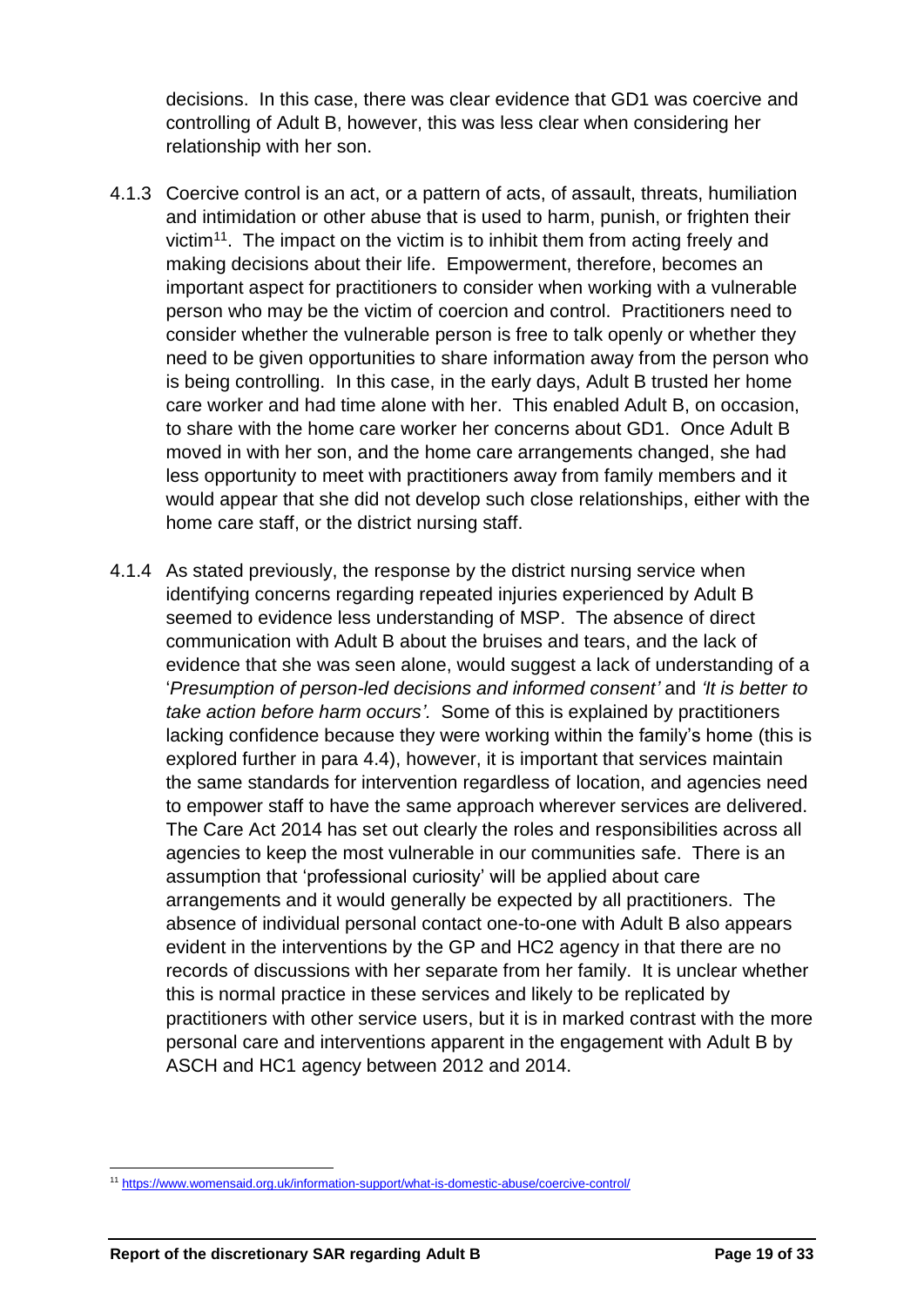#### **4.2 What did this case tell us about factors that limit knowledge and understanding of historic concerns?**

- 4.2.1 The agencies with the most consistent and regular involvement with Adult B were HC1 agency and HC2 agency. They were visiting weekly for the last five years of Adult B's life and, as they were providing her with intimate care, they had the greatest opportunity for building with her a relationship of trust. This was evident in her involvement with the HC1 agency and ceased when the son ended that arrangement and transferred her care to the HC2 agency. It is not clear why he did this, however, one significant effect was that the new carer had no knowledge of the history of previous safeguarding concerns. In this instance, there were no systems in place for such information to be handed on where care packages were self-funded as in these circumstances ASCH had no ongoing involvement. The HC1 agency did advise ASCH that their involvement had ended but this does not appear to have been recorded and practitioners reviewing the case record were unaware that a new agency had become involved.
- 4.2.2 The district nursing service, in theory, should have understood the history of previous safeguarding concerns which could therefore have informed their interventions when Adult B was found with a series of tears and bruises. In practice, the service was delivered by a high number of nursing staff and, whilst their recording of individual interventions was good, there is little evidence that they were able to have an overview of the chronological history or to relate that to past records. One reason for this is that the service had moved to a new IT system and it was reported at the workshop that accessing past paper records was difficult (it is noteworthy that the report initially provided for the SAR did not include information prior to 2016 which was discovered later) and it was confirmed that reviewing records electronically was not easy using the electronic system. There is no use of chronologies within this service and as none of the injuries were recorded on Datix as a safeguarding concern<sup>12</sup> that also did not trigger an overview. Review of the Risk Register during 2017 showed that the Out of Hospital Division (this includes the community nurses) had four risks relating to unreliable IT system, mobile phone access and demand exceeding capacity of the community nursing service.
- 4.2.3 The other agency that was involved throughout with Adult B was the GP. In England, the GP record is seen as a key point for collating information from other health services and for vulnerable adults acts as a safety net for key social and health information. The GP is the main access point for health services for vulnerable adults and acts as a hub for health records or concerns as well as triggering some routine health interventions such as immunisations.

<sup>&</sup>lt;sup>12</sup> Specialist patient safety software system used for recording reports of clinical incidents, patient morbidity and mortality etc. *East Sussex Healthcare NHS Trust (ESHT) – Quality Improvement in Response to the 2015 Care Quality Commission (CQC) Inspections* East Sussex Health Overview and Scrutiny Committee (HOSC)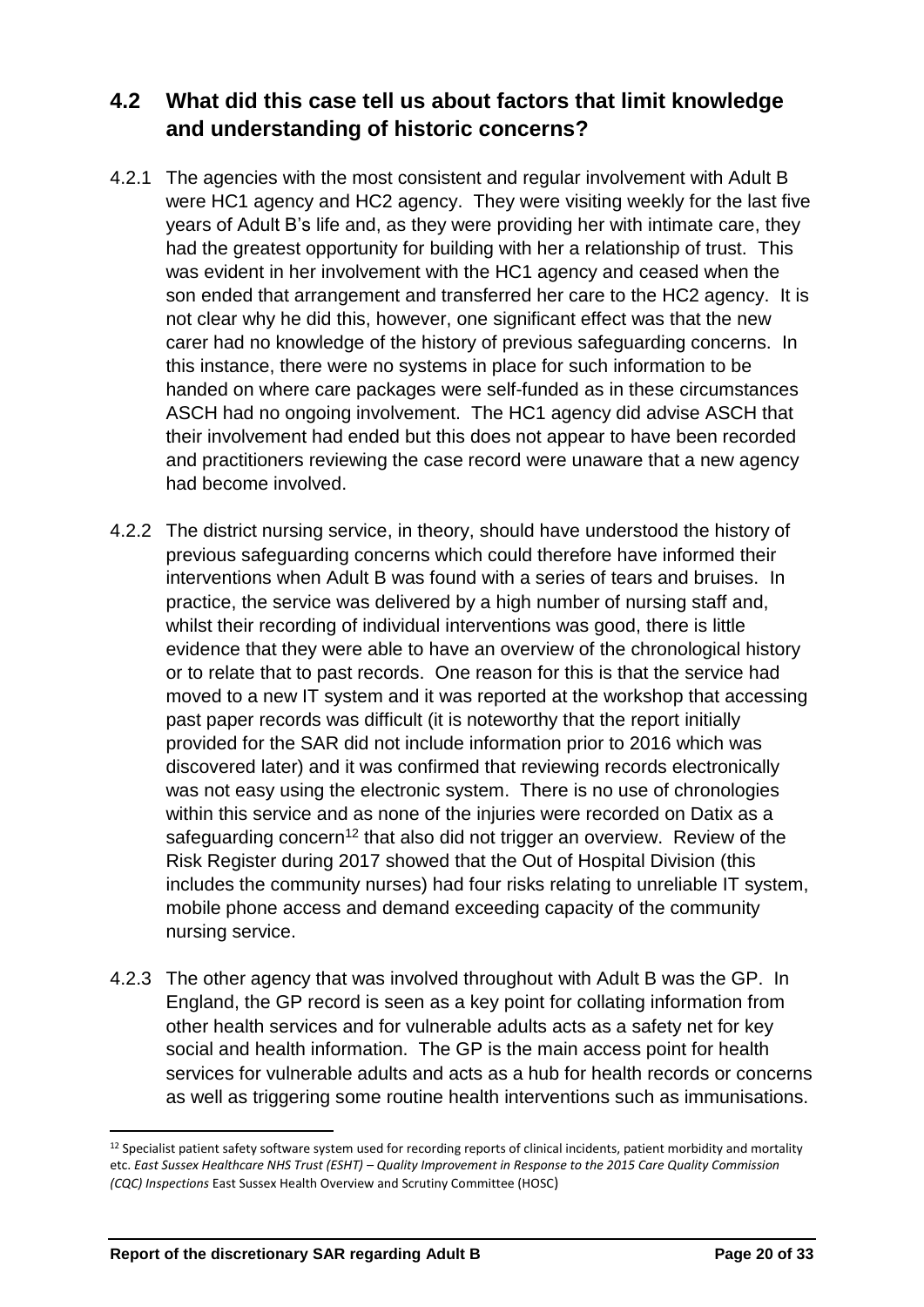It is, therefore, surprising that the GP had no record of any safeguarding concerns regarding Adult B and was unaware of the multi-agency assessments that took place in 2012 and 2014 or the district nurse concerns regarding the tears and bruises in 2016 and 2017. This SAR identified that there was no direct communication between ASCH and the GP, and furthermore that there is no evidence that the GP was invited to attend or contribute to the safeguarding process (strategy meeting and safeguarding conference). Similarly, there was no discussion between the district nursing service and GP about their possible safeguarding concerns for Adult B and she was never raised for discussion at a multi-disciplinary meeting (MDT). Discussion at the workshop indicated that whilst procedures were clear that GPs were a key part of the safeguarding system there was also a perspective that the service was under pressure so would not be able to attend meetings which was why they were not invited. This therefore became a self-fulfilling prophecy. The GP attending the workshop confirmed that attending meetings was difficult but was clear that if he were requested to attend, a report would be provided and that minutes of safeguarding meetings would be read and would then inform their work with vulnerable adults.

4.2.4 The role of ASCH in this case was mainly to respond to referrals from agencies who had longer-term involvement and to assess whether the risks met a threshold for longer-term involvement by ASCH, which they did not. It is imperative in such a model of involvement that agencies with long-term input are kept involved with the outcomes of the assessments and risks are shared. The GP needed to know about the concerns about GD1 and possible risks from the son, and the withdrawal of the home care agency should have triggered a consideration of whether this changed the risk factors for Adult B. This case has highlighted the risk that increased reliance on short-term working practices, in both health and social care, can create an environment where practitioners may take a short-term view on the circumstances of the people they are working with and decision making may be compromised by these models. This has an inhibiting effect on professional curiosity, preventing compounding risk factors in case work to be identified and acted on. Practitioners do all they can to maintain the status quo to meet timeframes and complete the work and so are less able to envisage and act upon the wider risk factors. This SAR identified a weakness around continuity of information sharing between agencies and between practitioners within agencies. One explanation for this weakness is that agencies and practitioners become focussed on achieving their immediate goals and are not able to think about the wider issues.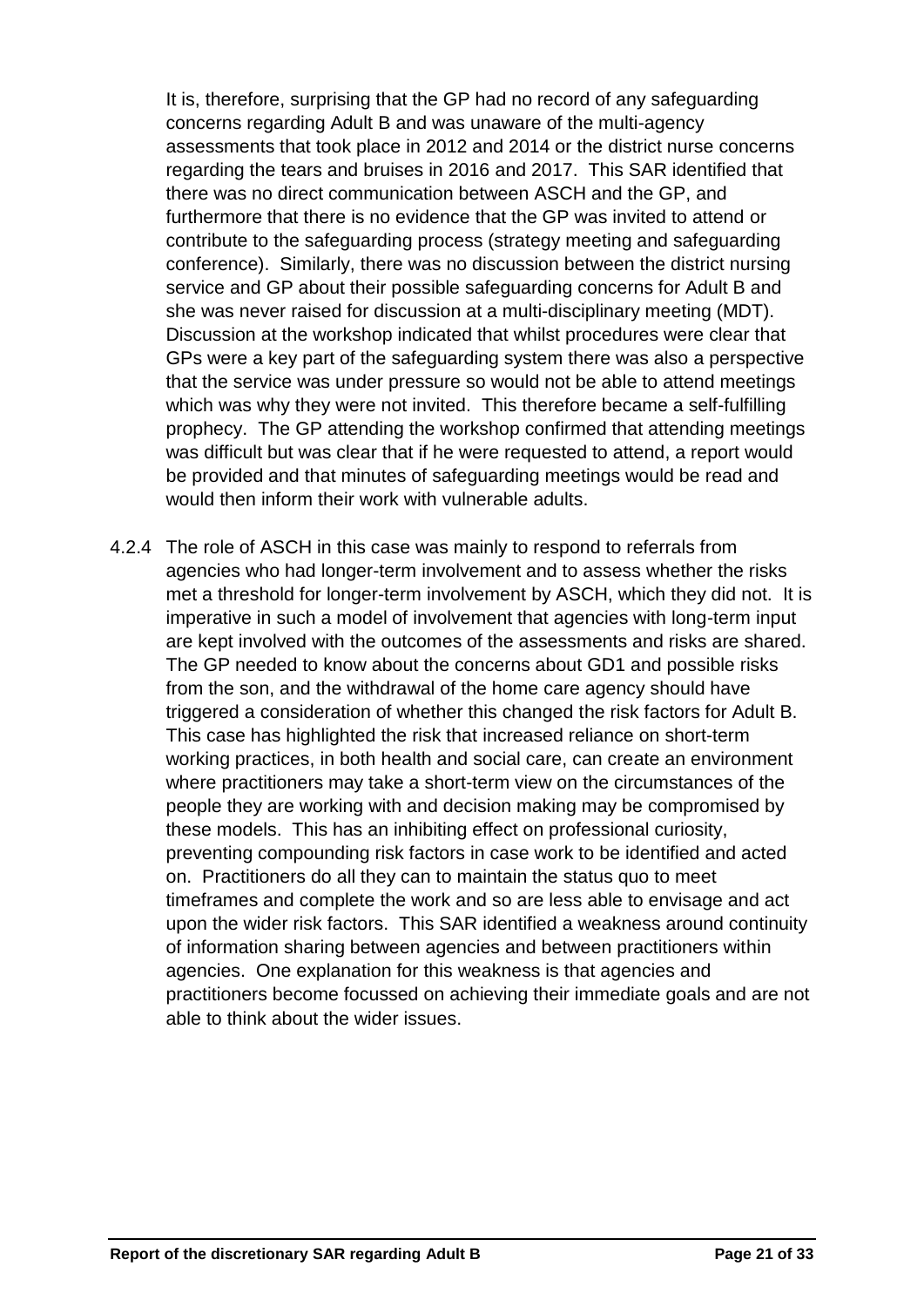#### **4.3 What did this case tell us about why practitioners lack curiosity and struggle with challenging family members caring for vulnerable older people?**

- 4.3.1 Throughout the SAR, one explanation provided by practitioners for the lack of individual one-to-one contact with Adult B was that staff found it difficult to ask family members to leave the room and give them privacy because it was their home. This lack of confidence may reflect an underlying assumption that is being made which is that as family members they have a privileged relationship with the older person and are the best people to determine the nature of the practitioner's intervention. Where practitioners are involved with a family, they assume the family / carer dynamic presented is a true reflection and most of the time this is the case. Practitioners have a default view that families and carers are caring, they will not question this unless there are specific concerns.
- 4.3.2 This is supported by research which has identified that it is generally assumed that family members can be trusted more than others, and the presumption of an expectation of trust in family relationships is well established. Giddens asserted that 'kins-people can usually be relied upon to meet a range of obligations more or less regardless of whether they feel personally sympathetic towards the specific individuals involved'. This has been challenged and, in the specific context of elder mistreatment, Chappell et al and Biggs and Powell have pointed out that trusting in families conflicts with the descriptions of 'the family' as a site of inter-generational stress, conflict and violence that are common in accounts of elder mistreatment $13$ .

#### **4.4 Are current systems for investigating unexpected deaths of adults adequate – what did this case tell us about assessments understanding of family dynamics and consideration of disguised compliance?**

4.4.1 A key issue that was discussed at length in the workshop with key practitioners was the nature of the multi-agency investigation of Adult B's injuries in 2017, and whether it was sufficiently robust. There were concerns that if Adult B had died on admission to hospital the investigation would have been different. There was also a view, expressed in the police report, and echoed at the workshop by all practitioners that if she had been a child there would have been a different response regardless of the outcome. It was felt that there should have been further contact with the family members to investigate the contradictions between Adult B's presentation at the hospital and their explanation of the cause of the injuries. The workshop members

 $\overline{\phantom{a}}$ <sup>13</sup> Defining elder mistreatment: reflections on the United Kingdom Study of Abuse and Neglect of Older People JOSIE DIXON (a1), JILL MANTHORPE (a2), SIMON BIGGS (a2), ALICE MOWLAM (a1)<https://doi.org/10.1017/S0144686X0999047X> Published online: 14 December 2009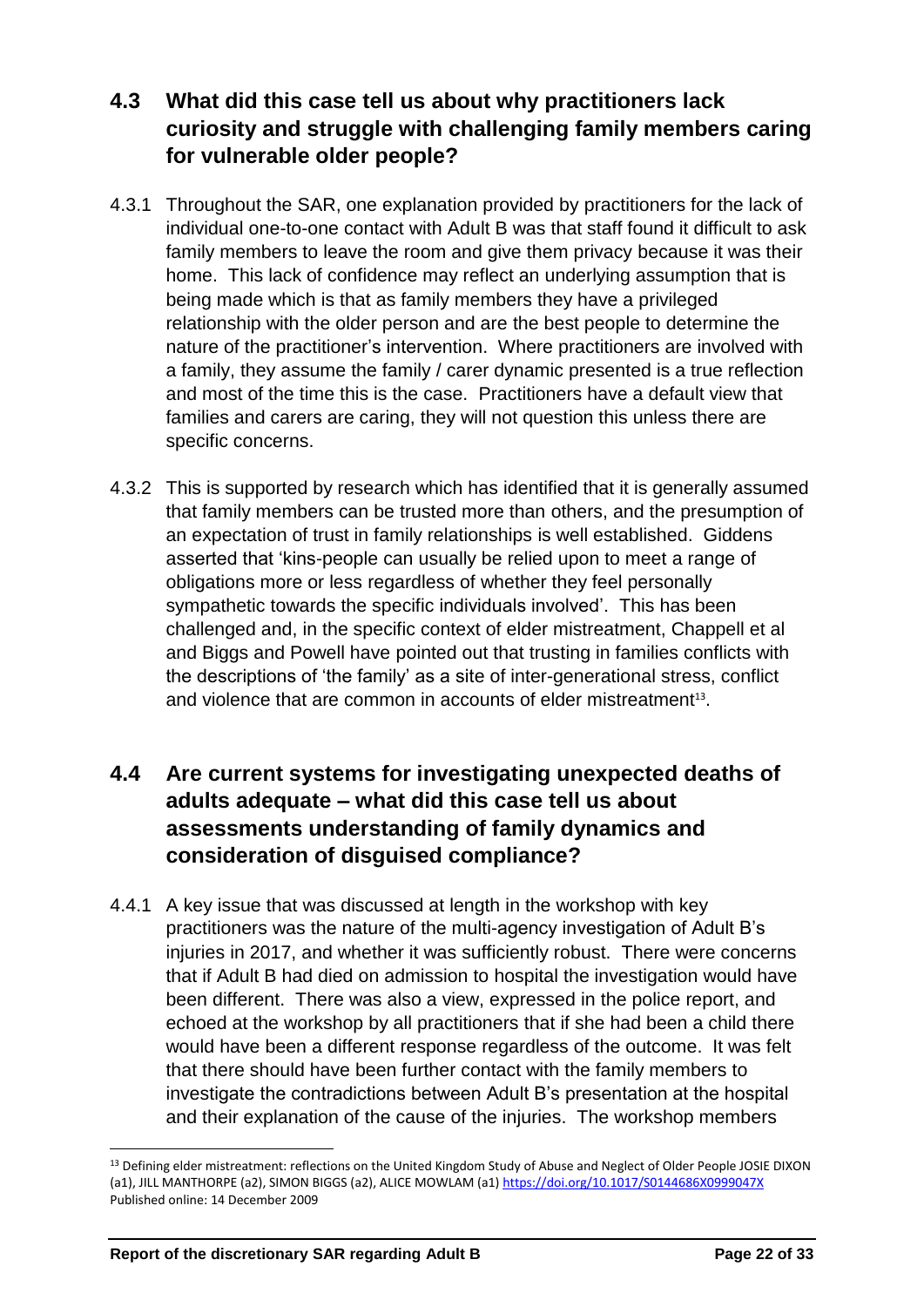considered that there was insufficient consideration of previous history at the time of the investigation, and that the post mortem findings of death by natural causes unduly affected the conclusion by the police, supported by other agencies, that there should be no further criminal investigation<sup>14</sup>.

- 4.4.2 Following from this, the workshop discussion further expanded to consider whether unexpected deaths of adults, where abuse is suspected to be a contributory factor in the death, should be investigated in a similar way to children's deaths which was suggested by the police in their report. In Children's Services there is an expectation that *'Following the unexpected death of a young child, all families should be visited at home within 24-48 hours by a police officer responsible for investigating the child's death and a consultant paediatrician or other health professional experienced in responding to unexpected child deaths …'.* The aim of this intervention is *'To complete and jointly review the medical history at an early stage so as to identify any possible medical or child protection factors contributing to the death and inform the coroner and pathologist; [and] To provide the family with immediate and later information and advice about medical questions and bereavement support'*<sup>15</sup> *.*
- 4.4.3 Currently when a person dies and there is concern that abuse could be a contributory factor, the agencies with immediate primary responsibility are the police and the coronial service. The police response will depend upon which criminal offences are suspected, whether the crime is still taking place, and on other factors such as whether anyone is at immediate risk of harm. Coroners investigate deaths that have been reported to them if it appears that: the death was violent or unnatural, the cause of death is unknown, or the person died in prison, police custody, or another type of state detention. In these cases, coroners must investigate to find out, for the benefit of bereaved people and for official records, who has died and how, when, and where they died<sup>16</sup>. There may also be a Serious Incident Investigation<sup>17</sup> or a Safeguarding Adults Review (SAR). From discussions at the workshop, it was clear that currently there is little input from other services into the coronial investigation and police response, despite those practitioners possibly having the greatest knowledge of the individual who has died. The current safeguarding policy and procedures do not include guidance for agencies as to how they could contribute to the current investigative processes, and they are not clear as to how they overlap with other processes, such as the local authority undertaking a safeguarding enquiry. In this case, there were aspects of the police investigation that could have been challenged, in particular, their decision to

<sup>&</sup>lt;sup>14</sup> This decision is being reviewed by a senior police officer

<sup>15</sup> Pan Sussex Child Protection and Safeguarding Procedures Manual

<https://sussexchildprotection.procedures.org.uk/search?kw=child+death>

<sup>16</sup> [http://sussexsafeguardingadults.procedures.org.uk/pkotz/sussex-safeguarding-adults-procedures/receiving-concerns-and](http://sussexsafeguardingadults.procedures.org.uk/pkotz/sussex-safeguarding-adults-procedures/receiving-concerns-and-undertaking-enquiries/#s2798)[undertaking-enquiries/#s2798](http://sussexsafeguardingadults.procedures.org.uk/pkotz/sussex-safeguarding-adults-procedures/receiving-concerns-and-undertaking-enquiries/#s2798)

<sup>&</sup>lt;sup>17</sup> Serious incidents in health care are events where the potential for learning is so great, or the consequences to patients, families and carers, staff or organisations are so significant that they warrant our particular attention to ensure these **incidents** are identified correctly, **investigated** thoroughly a and, most importantly, learned from to prevent the likelihood of similar *incidents* happening again. <https://improvement.nhs.uk/resources/serious-incident-framework/>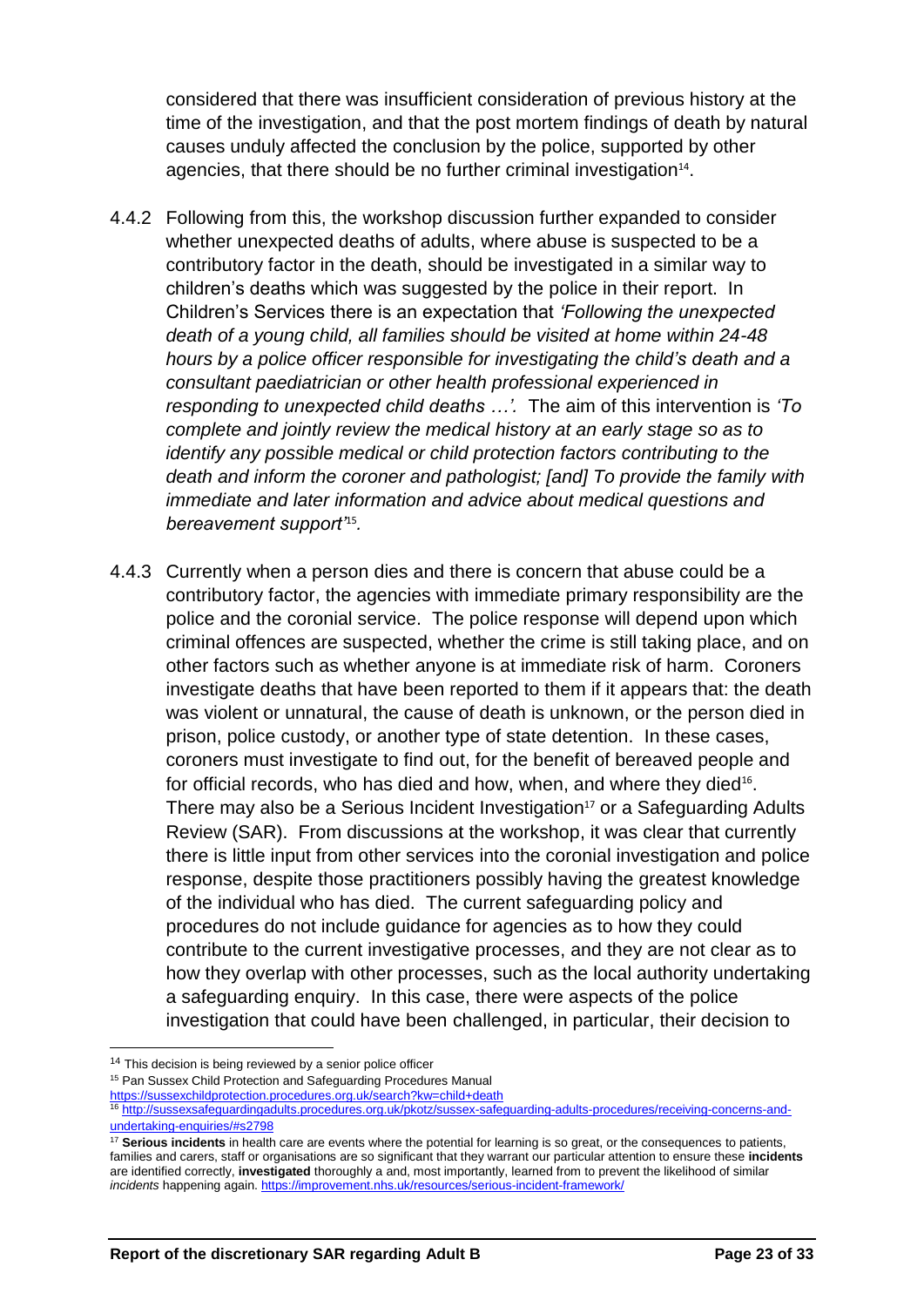cease the investigation. There is nothing in the current procedures to assist practitioners from other agencies in considering their role whether to challenge the police about such matters.

4.4.4 It was felt at the workshop that if there had been a process, like that for children, whereby all agencies met to discuss the death this would have led to a more robust challenge of the family's explanations and may have resulted in a fuller and more detailed post mortem report. Such a process would also have allowed for discussion of the impact on Adult B of the delayed response by the ambulance service in transporting her to hospital. The ambulance request was categorised as a 'Cat C 30' meaning that a resource should have been on scene within 30 minutes. Unfortunately, the ambulance service was extremely busy, and the response time was 2 hours and 34 minutes<sup>18</sup>. Adult B was very unwell when she arrived at the hospital and while the main reason for the delay in her receiving treatment was the family failing to take her there, a factor that must also be considered is the slow ambulance service. The delayed response by the ambulance would not have impacted on her injuries but may have impacted on the speed of Adult B's physical deterioration. Practitioners at the workshop reported that, in their experience, such response times were not unusual. This clearly places vulnerable adults at risk but also is a misuse of practitioner time given that the police officer and social worker were waiting with Adult B until the ambulance arrived.

## <span id="page-25-0"></span>**5. Conclusions**

#### **5.1 Mental capacity and empowerment**

After Adult B moved in to live with her son, she became inadequately supported with very little recorded evidence of her wishes and feelings and, although there was an understanding that she had capacity, this was not formally assessed. During that time, she was seen regularly by nursing staff, the GP and HC2 care staff, however, she was never seen alone from her family and concerns about her care were addressed to them without obtaining information from Adult B about how injuries had occurred. There were various reasons for practitioners' actions, but chief explanations were a concern about asking family members in their own home for space to have private communication with Adult B. There was also a lack of continuity of nursing staff, and difficulties in accessing electronic records that prevented the pattern of injuries being easily identified.

l <sup>18</sup> Consideration is being given as to whether SECAmb should consider a Serious Incident investigation into the delay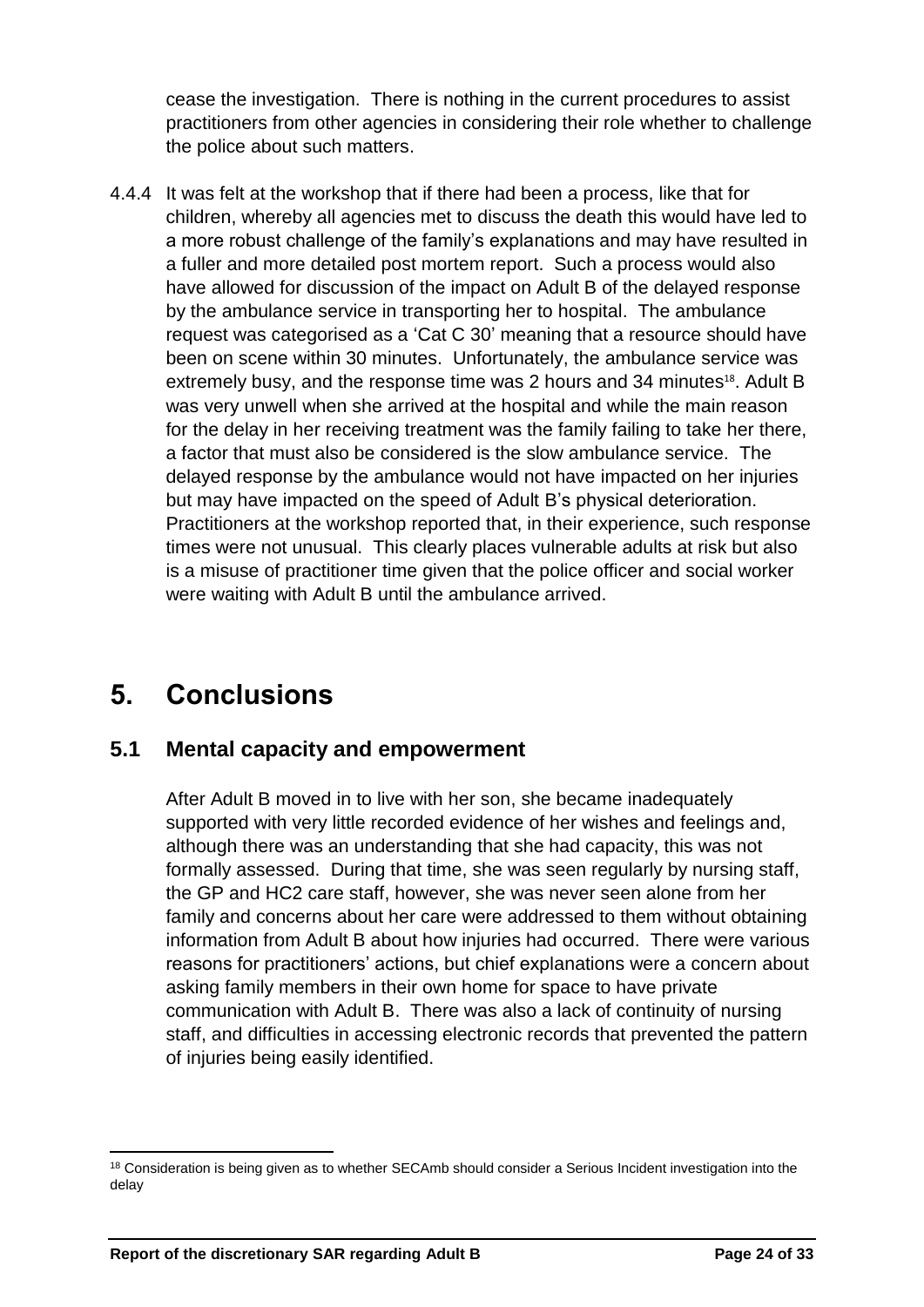#### **5.2 Lack of understanding of history**

There was poor communication and liaison between key agencies working with vulnerable older people particularly around attendance at safeguarding case conferences and strategy discussions. This was partly because an expectation has developed that some key professionals may struggle to engage, such as GPs, due to competing pressures hence they are not always invited; and partly reflected resource pressures within the safeguarding system exacerbated by poor IT systems that did not facilitate the use of chronologies. There were also no systems for transferring safeguarding information when the agency providing care in the home changed.

#### **5.3 Reasons practitioners do not show curiosity**

Across agencies there was a lack of confidence by practitioners in challenging family members when they were providing care for a relative. In part, this was about practitioners feeling inhibited because they were working in the family members' home. It is probable, however, that it also related to assumptions that were made about relationships within families and a difficulty for practitioners in 'thinking the unthinkable', and may also indicate different reactions by practitioners to the death of an older person as opposed to a child or young person.

#### **5.4 Areas for improvement in investigating the deaths of vulnerable adults**

The final investigation into the reasons for Adult B's death particularly evidenced differences between the ways in which child deaths and adult deaths are investigated. The SAR identified clear shortcomings in the last safeguarding investigation (particularly aspects of the police investigation) and it appeared that a major reason for this was concern not to cause the family distress in the context of the death of a very elderly lady.

## <span id="page-26-0"></span>**6. SAB recommendations**

#### **6.1 Mental capacity and empowerment**

All agencies to reassure the SAB that their practice, when working directly with service users, enables their practitioners with the opportunity for direct personal contact, separate from family members, regardless of where they are providing the service.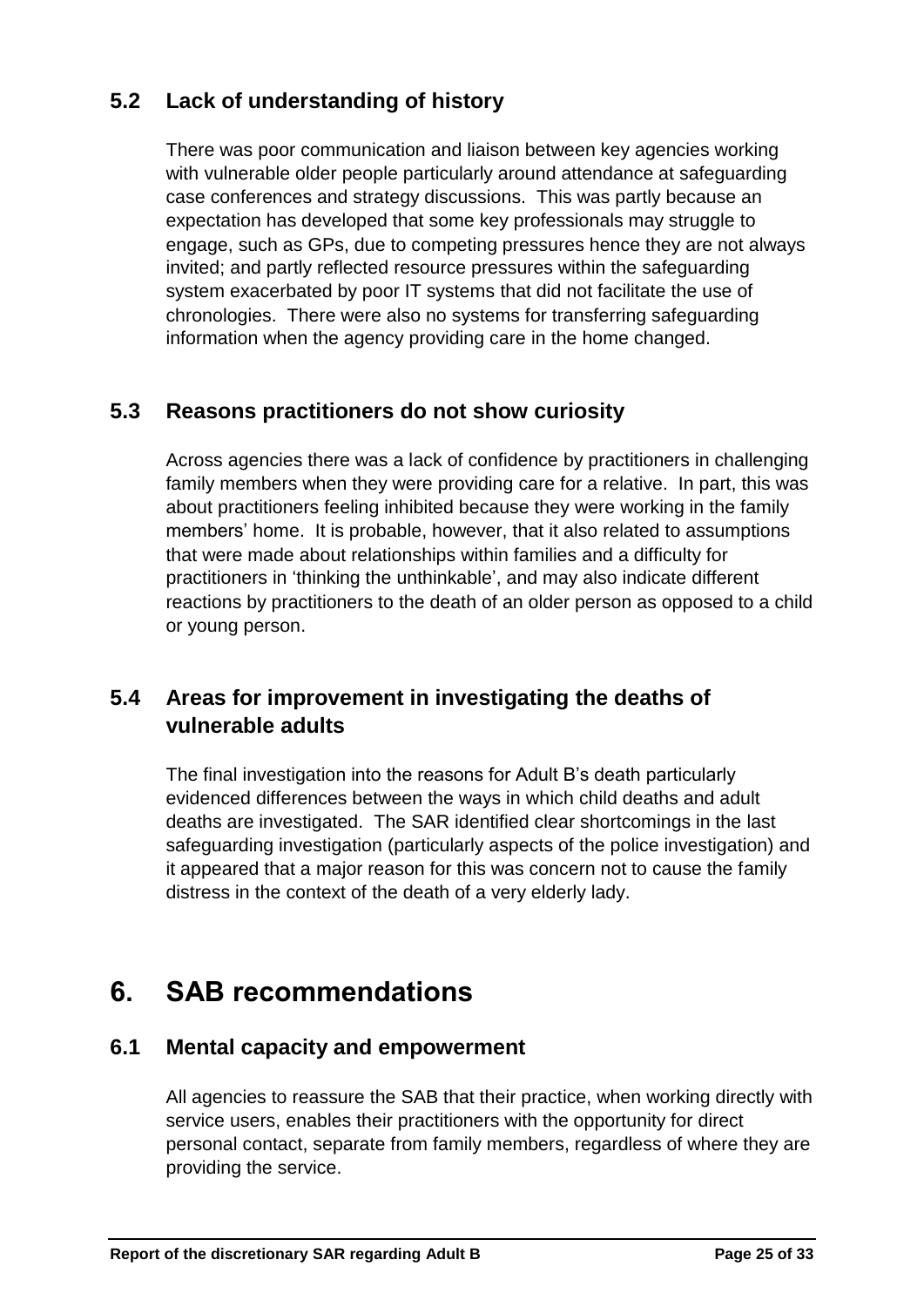#### **6.2 Lack of understanding of history**

The SAB to undertake a sample audit of general agency involvement in the safeguarding process including invitation and attendance at safeguarding meetings and receipt of minutes of such meetings. This is to inform the development of robust mechanisms that ensure appropriate representation at safeguarding meetings, information sharing if attendance is not confirmed, and secure electronic communication.

#### **6.3 Reasons practitioners do not show curiosity**

The SAB to develop multi-agency workforce development opportunities for practitioners working with complex cases, for example where there is coercion and control, to enable improved confidence in engaging directly with service users and developing greater professional curiosity and more effective safeguarding of vulnerable adults.

#### **6.4 Areas for improvement in investigating the deaths of vulnerable adults**

The SAB should consider developing alternative arrangements for investigating unexpected adult deaths where abuse is suspected or known to be a factor in the death. These arrangements should be based on existing adult legal mandates and established agency roles, drawing on the learning in Children's Services about the strengths and weaknesses of the current Child Death Review processes.

Fiona Johnson 13/05/2019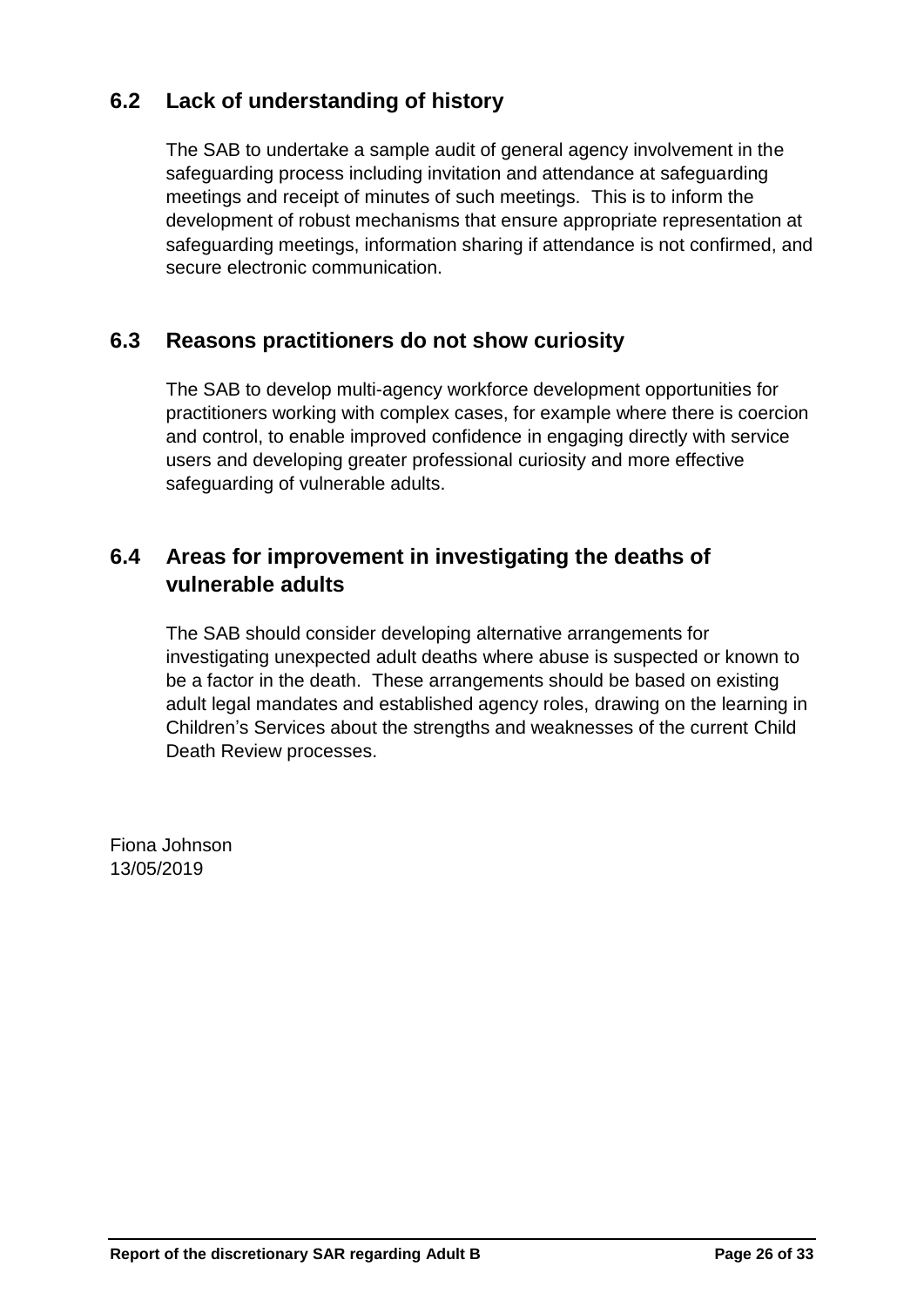# <span id="page-28-0"></span>**Appendix 1 – Individual agency recommendations**

#### **1. Adult Social Care and Health**

- 1.1 Improve frontline staff and managers' understanding and consistency of safeguarding threshold decision making, domestic abuse and safe enquiries.
- 1.2 Review the risk assessment tools in LAS (the ASCH information database).
- 1.3 Greater uptake of reflective practice offer for practitioners to include complex case scenarios with key themes such as: intergenerational abuse, professional curiosity, safeguarding thresholds and safe enquiries.
- 1.4 Putting systems in place to ensure consideration is always given if a GP needs to be informed of a safeguarding concern and invited to attend any safeguarding meetings, or send a representative, or send information to safeguarding meetings.
- 1.5 Develop and implement standardised invite / response letters for safeguarding meetings and recording of invites / responses.
- 1.6 Provide training and development for practitioners on effective and confident challenging. Training to be tiered and mandatory according to practitioner grade.

#### **2. Home care agency 1**

2.1 Once a safeguarding concern has been raised, diarise dates to chase for updates on the situation.

#### **3. Sussex Police**

3.1 To consider the protocols applicable in an unexpected child death specifically in relation to a joint police / consultant paediatrician or other health professional visit to a family within 24/48 hours in cases such as Adult B where there are unexplained injuries / marks on the victim's body that are unaccounted for.

#### **4. East Sussex Healthcare NHS Trust (ESHT)**

4.1 Signs of control, coercion and disguised compliance must be included in ESHT Level 3 SAAR (Safeguarding Adults at Risk) training package.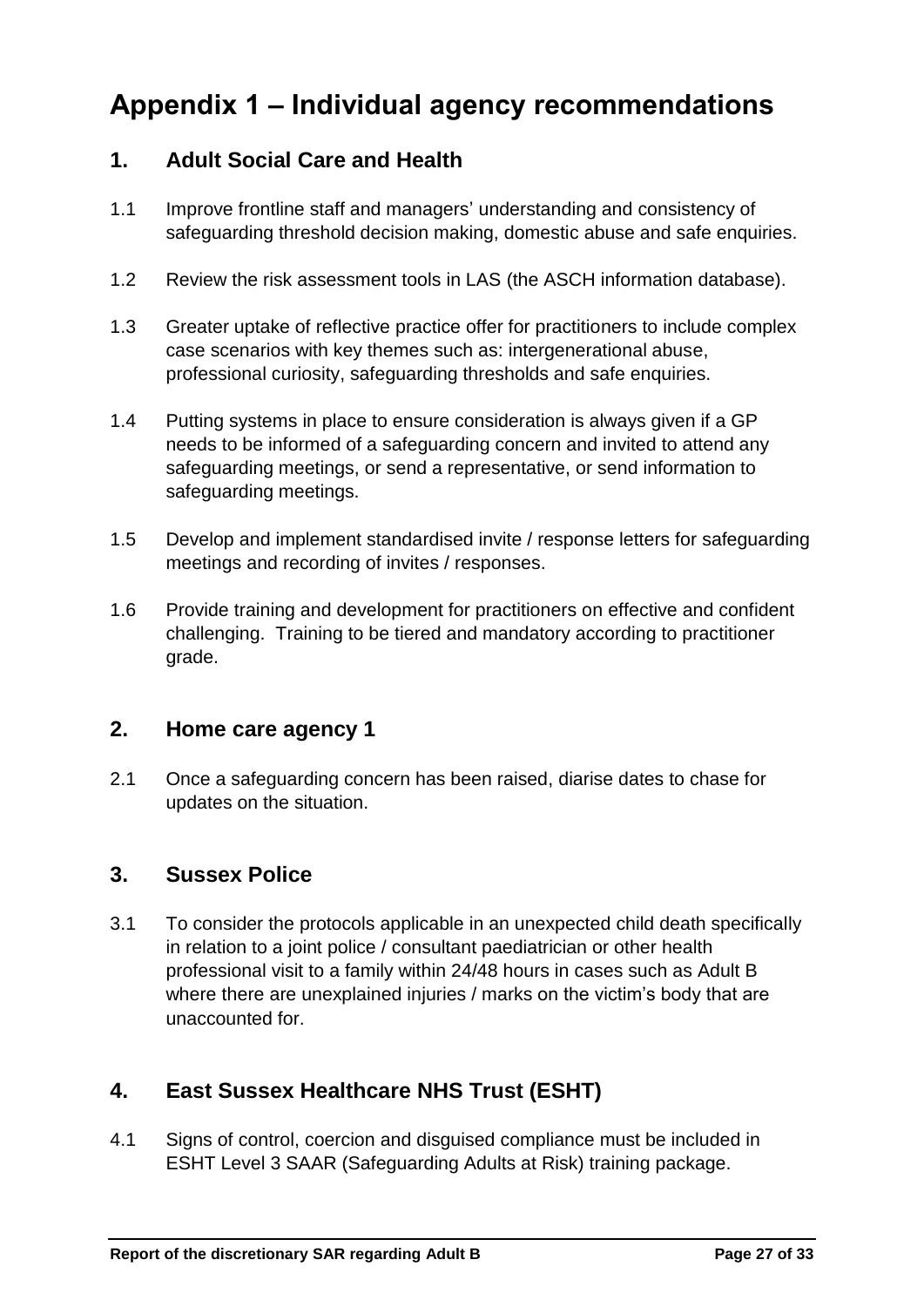- 4.2 Greater consistency in the allocation of community nurses complex cases.
- 4.3 The implementation of Safeguarding Supervision Policy within the Out of Hospital Division.
- 4.4 To review the introductory pack given to service users at the start of the service to include a reference to providing privacy.
- 4.5 To improve the use of alert systems on electronic records to enable better access to a chronological history of problems.

#### **5. Clinical Commissioning Groups, East Sussex**

- 5.1 Improved record keeping in general, and, in particular, with respect to requests from outside agencies.
- 5.2 Increase learning for GPs around professional curiosity with particular regard to adults at risk.
- 5.3 Consider all unexpected deaths as 'significant events' to be formally reviewed with input from all members of the wider practice team.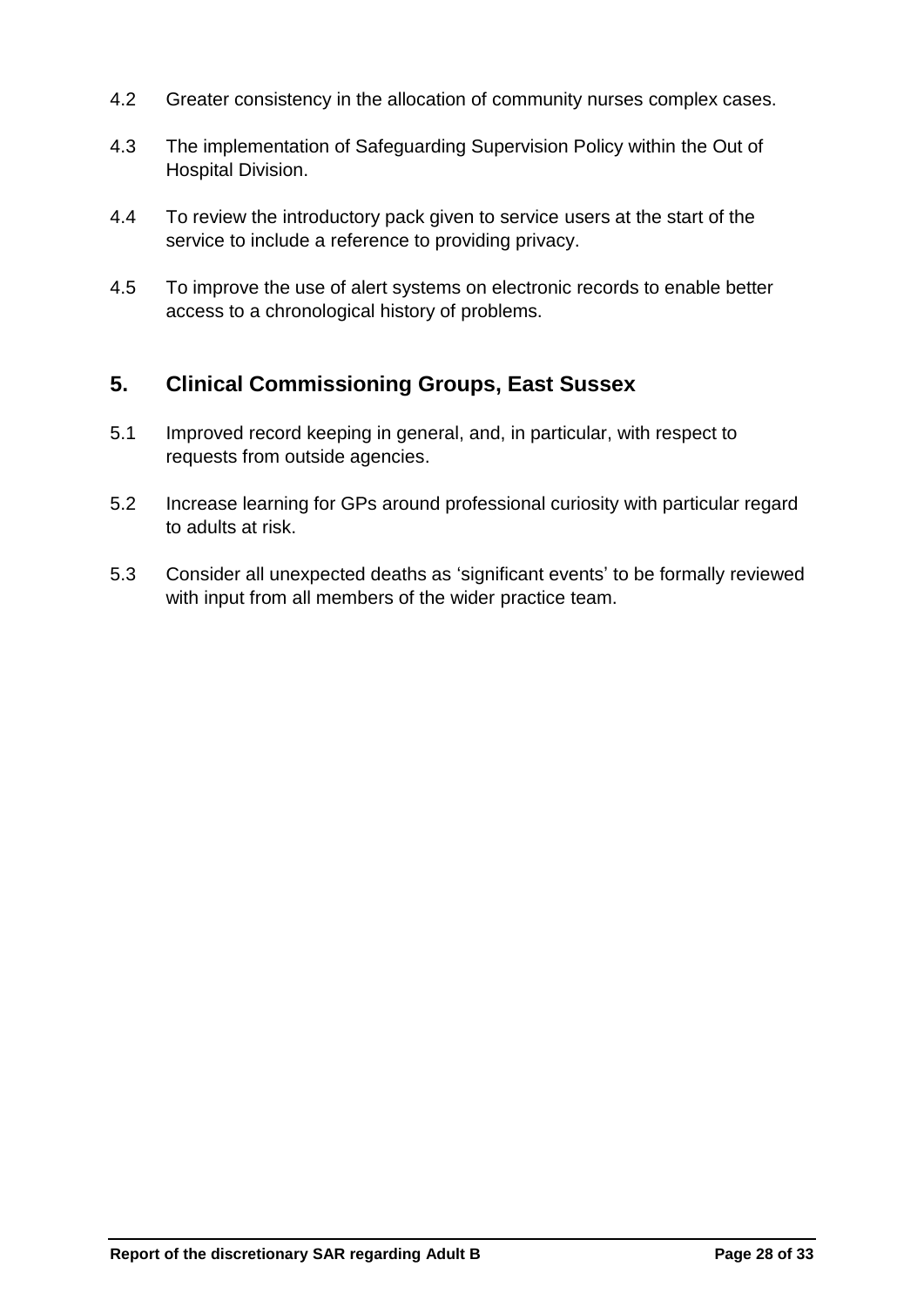# <span id="page-30-0"></span>**Appendix 2 – Glossary of terms and abbreviations**

| <b>ASCH</b>     | Adult Social Care & Health - services provided by East Sussex County<br>Council Adult Social Care & Health.                                                                                                                                                                                                                                                                   |
|-----------------|-------------------------------------------------------------------------------------------------------------------------------------------------------------------------------------------------------------------------------------------------------------------------------------------------------------------------------------------------------------------------------|
| CQC             | <b>Care Quality Commission</b> – the independent regulator of health and<br>social care in England.                                                                                                                                                                                                                                                                           |
| <b>ESHT</b>     | <b>East Sussex Healthcare NHS Trust</b> – provides NHS hospital and<br>community services throughout East Sussex.                                                                                                                                                                                                                                                             |
| <b>GP</b>       | <b>General practitioner</b> $-$ a doctor based in the community who treats<br>patients with minor or chronic illnesses and refers those with serious<br>conditions to a hospital.                                                                                                                                                                                             |
| HC <sub>1</sub> | <b>Home care agency 1</b> – a provider of in-home care services, registered<br>with the Care Quality Commission.                                                                                                                                                                                                                                                              |
| HC <sub>2</sub> | Home care agency $2 - a$ provider of in-home care services, registered<br>with the Care Quality Commission.                                                                                                                                                                                                                                                                   |
| <b>MSP</b>      | Making Safeguarding Personal - is a national approach to promote<br>responses to safeguarding situations in a way that enhances<br>involvement, choice and control as well as improving quality of life,<br>wellbeing and safety.                                                                                                                                             |
| <b>SAB</b>      | Safeguarding Adults Board - The Care Act 2014 places adult<br>safeguarding on a legal footing. From April 2015, each local authority<br>must set up a Safeguarding Adults Board (SAB) with core membership<br>from the local authority, the police and the NHS (specifically the local<br>Clinical Commissioning Groups), and the power to include other relevant<br>bodies.  |
| <b>SAR</b>      | <b>Safeguarding Adult Review</b> – Safeguarding Adults Boards must<br>arrange a SAR when an adult in its area dies as a result of, or has<br>experienced, serious abuse or neglect (known or suspected), and there<br>is concern that partner agencies could have worked more effectively<br>together. The aim of the SAR is to identify and implement learning from<br>this. |
| <b>SECAmb</b>   | The South East Coast Ambulance Service NHS Foundation Trust -<br>is the NHS Ambulance Services Trust for south-eastern England,<br>covering Kent (including Medway), Surrey, West Sussex and East<br>Sussex (including Brighton and Hove).                                                                                                                                    |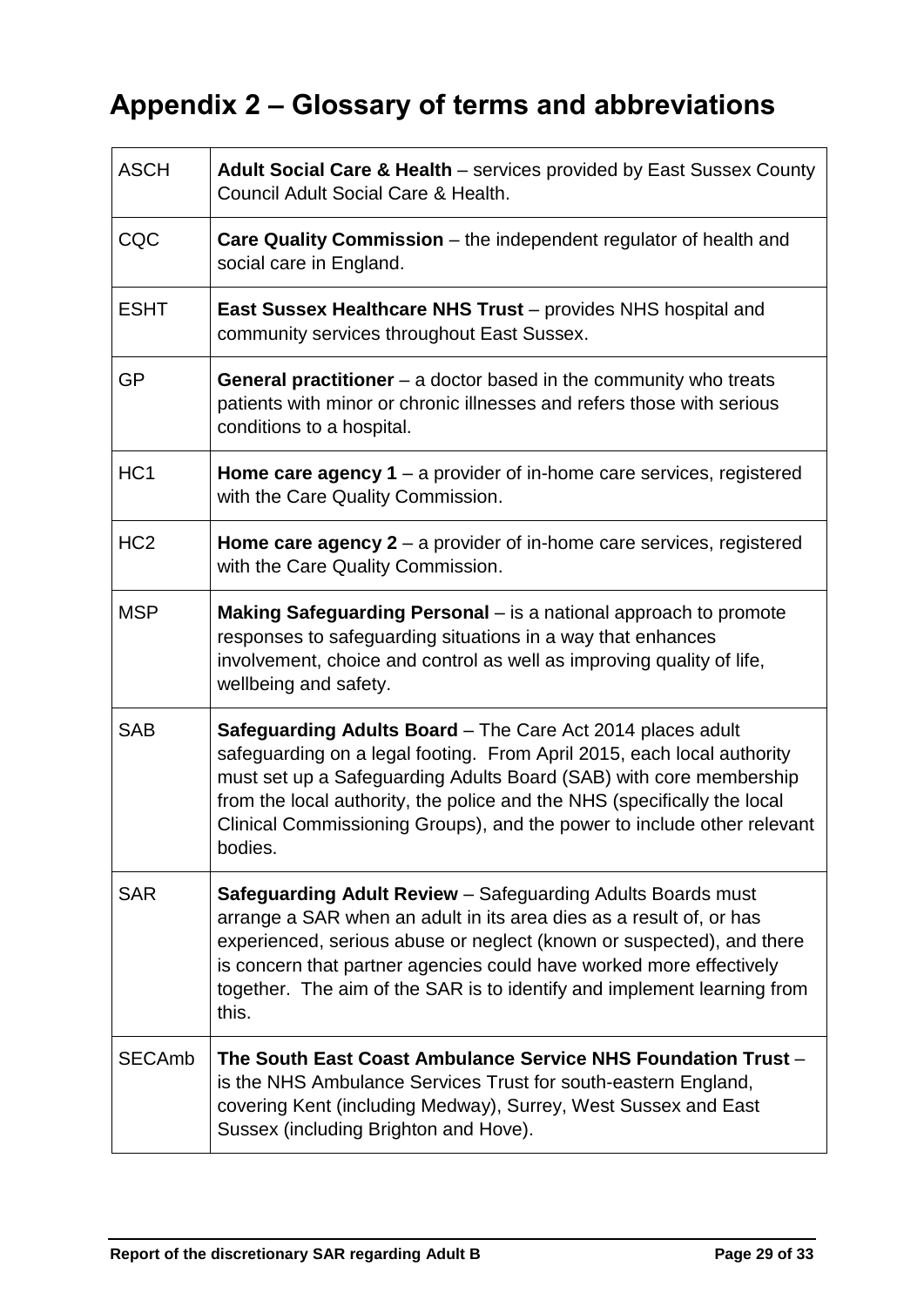<span id="page-31-0"></span>

# **Terms of reference: Discretionary Safeguarding Adults Review (SAR)**

- 1.1 The purpose of this SAR is to identify what lessons are to be learnt about the way in which local agencies worked together to ensure they are responding appropriately when concerns are raised about people who may be experiencing abuse and neglect, particularly when these concerns are within family contexts, and where there are complexities impacting on capacity decisions and refusal to engage in safeguarding interventions.
- 1.2 The statutory requirement of a SAR within section 44 of the Care Act was not met; however, the East Sussex Safeguarding Adults Board (SAB) has made the decision to conduct a discretionary SAR, to enable learning to be taken forward where there were concerns regarding the extent of injuries sustained for Adult B, before her death.

#### **1.3 Ethos of the SAR**

This SAR will be considered in a fair and open manner. It will be objective in its approach and will be thorough, rigorous, and evidence based. All contact with individuals and stakeholders will be respectful, recognising any circumstances and religious diversity or other protected characteristics in accordance with the Equality Act 2010.

#### **2. Scope of the SAR**

- 2.1 The SAR will focus on the events leading up to the death of Adult B and will consider the service interventions for Adult B. Engagement with Adult B and her family by the professionals involved will also be considered. The SAR will have a particular focus on the following factors in this case:
	- 1. Mental capacity and consent: The extent to which factors such as coercion and / or family influence was considered when accepting Adult B's refusal for safeguarding interventions.
	- 2. Historical concerns: The extent to which these were considered with each safeguarding concern that was raised, to develop appropriate risk assessments.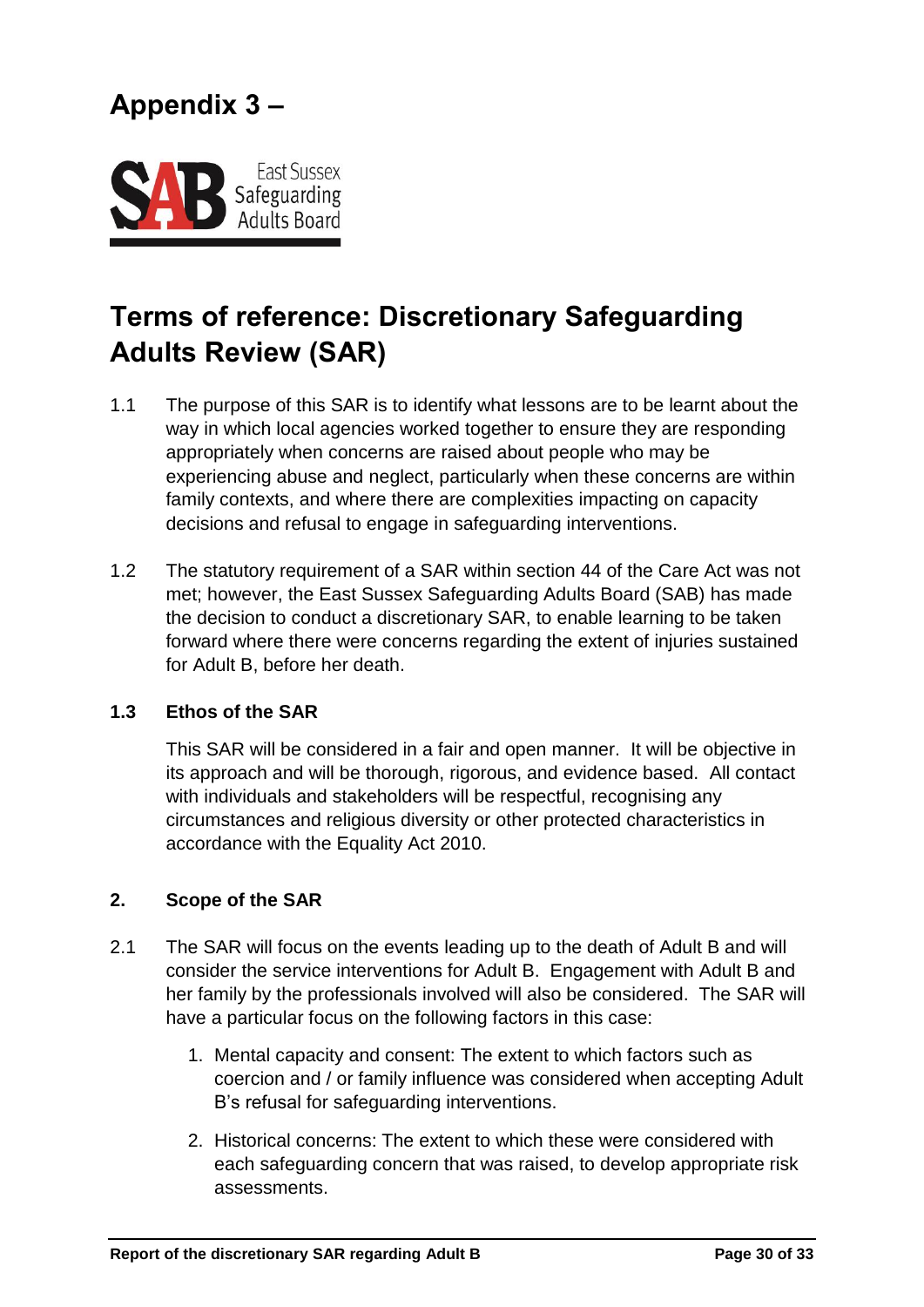- 3. Areas of good practice: drawing out where professionals appropriately raised concerns and evidenced professional curiosity.
- 4. Organisational and practitioner perspectives: drawing out how both of these influenced decision-making in this case.
- 5. Procedure and practice: Analysis of procedures and practice at the time and practice occurring now.

#### **2.2 Agencies**

Agencies that were in contact with Adult B will be asked to contribute to this SAR, as well as agencies that were not in contact which might have been expected to respond. Those are as follows:

- East Sussex Adult Social Care
- Home Care Agency 2
- Sussex Police
- Clinical Commissioning Group East Sussex
- East Sussex Healthcare NHS Trust
- Primary care practice within Eastbourne Hailsham Seaford CCG
- Home Care Agency 1
- The Chair of the Safeguarding Adults Review Panel is the Head of Adult Safeguarding, Adult Social Care & Health, supported by the Development Manager, Safeguarding Adults Board. Members of the SAR panel will also assist in the process.
- The lead reviewer / facilitator is Fiona Johnson, who will be responsible for the overview report and facilitation of a learning event.

#### **2.3 Time period**

Having considered the relevant events, the focus of the SAR will run from November 2012 to the death of Adult B on 27<sup>th</sup> September 2017. The subsequent enquiries made by agencies involved after Adult B's death will also form part of the SAR.

#### **3. Methodology**

- 3.1 The SAR will take a hybrid approach incorporating a learning event.
- 3.2 Frontline professionals and their managers will be invited to take part in the action learning event.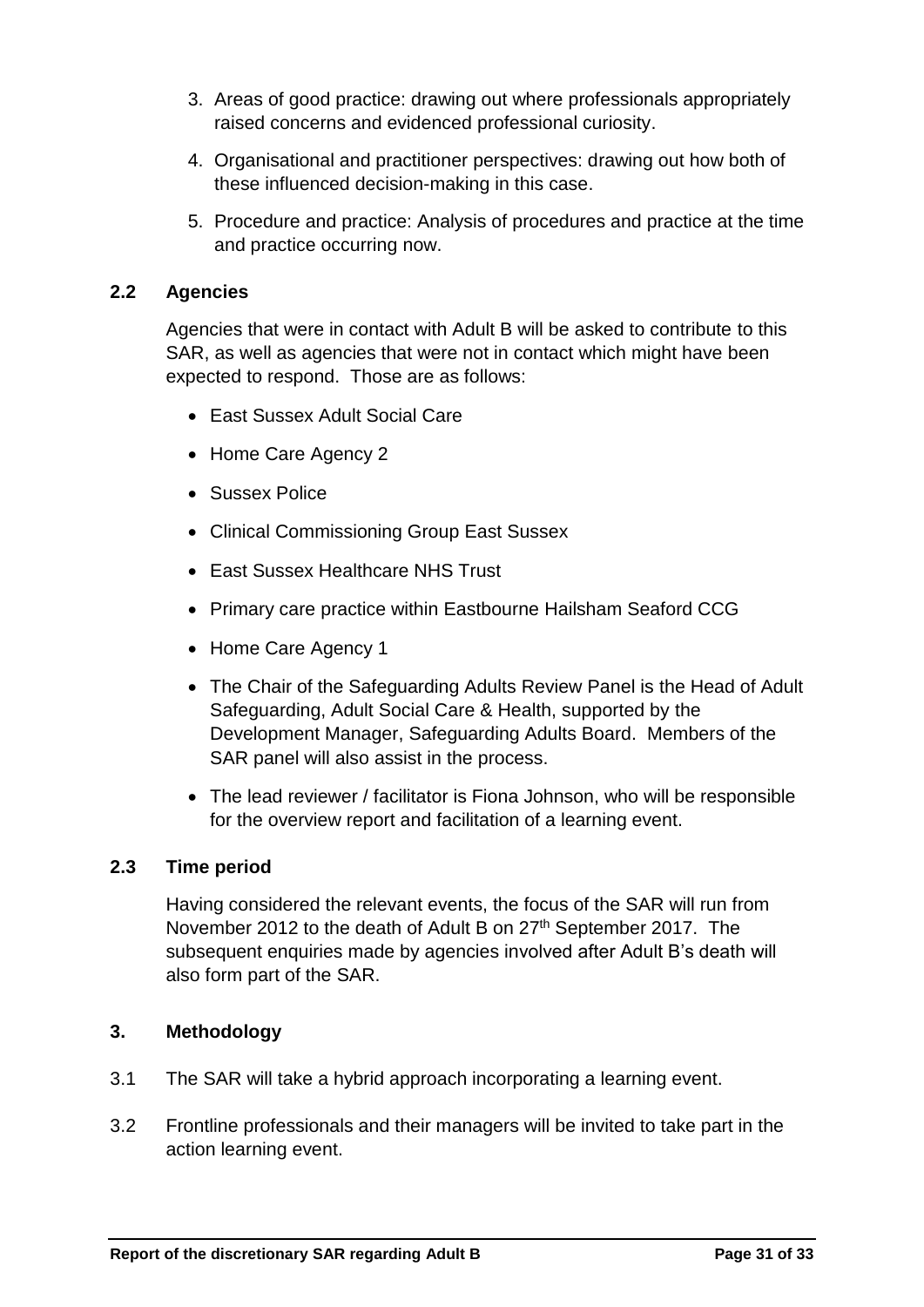- 3.3 Agencies will be asked to complete a focussed report, including a timeline of key events. An overview report will then be produced for the Safeguarding Adults Board by the lead reviewer / facilitator, and the SAR panel will translate any recommendations into an action plan.
- 3.3 The action learning event will attempt to understand what practitioners were making sense of the case at the time. A key principle of this approach is to avoid the bias of hindsight; to be able to consider what would be done the same, and what would be done differently.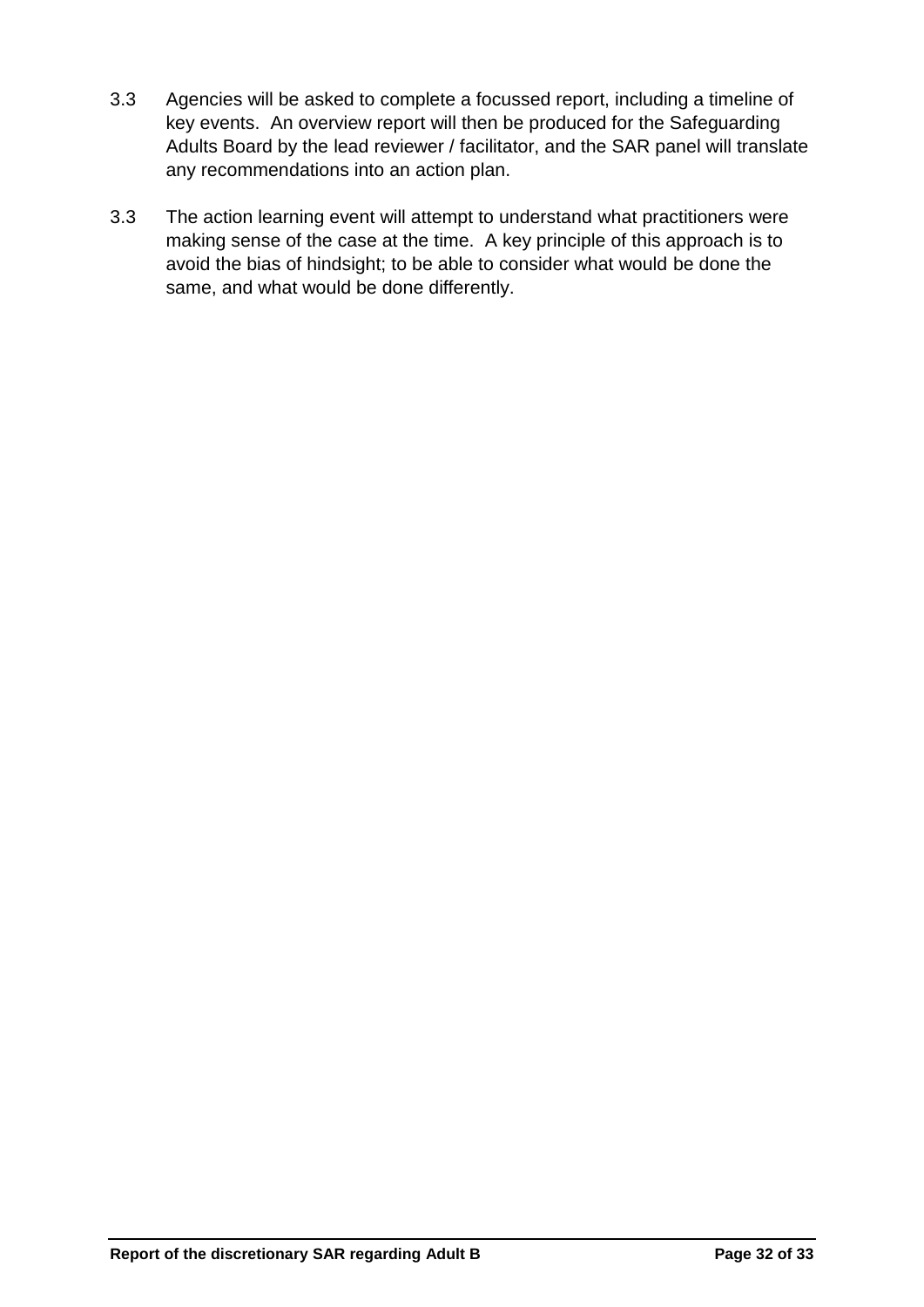- 3.4 The SAR will consider other reviews or enquiries that have been undertaken, including:
	- individual section 42 safeguarding enquiry
	- coroner's investigation
	- any other out of area review identified